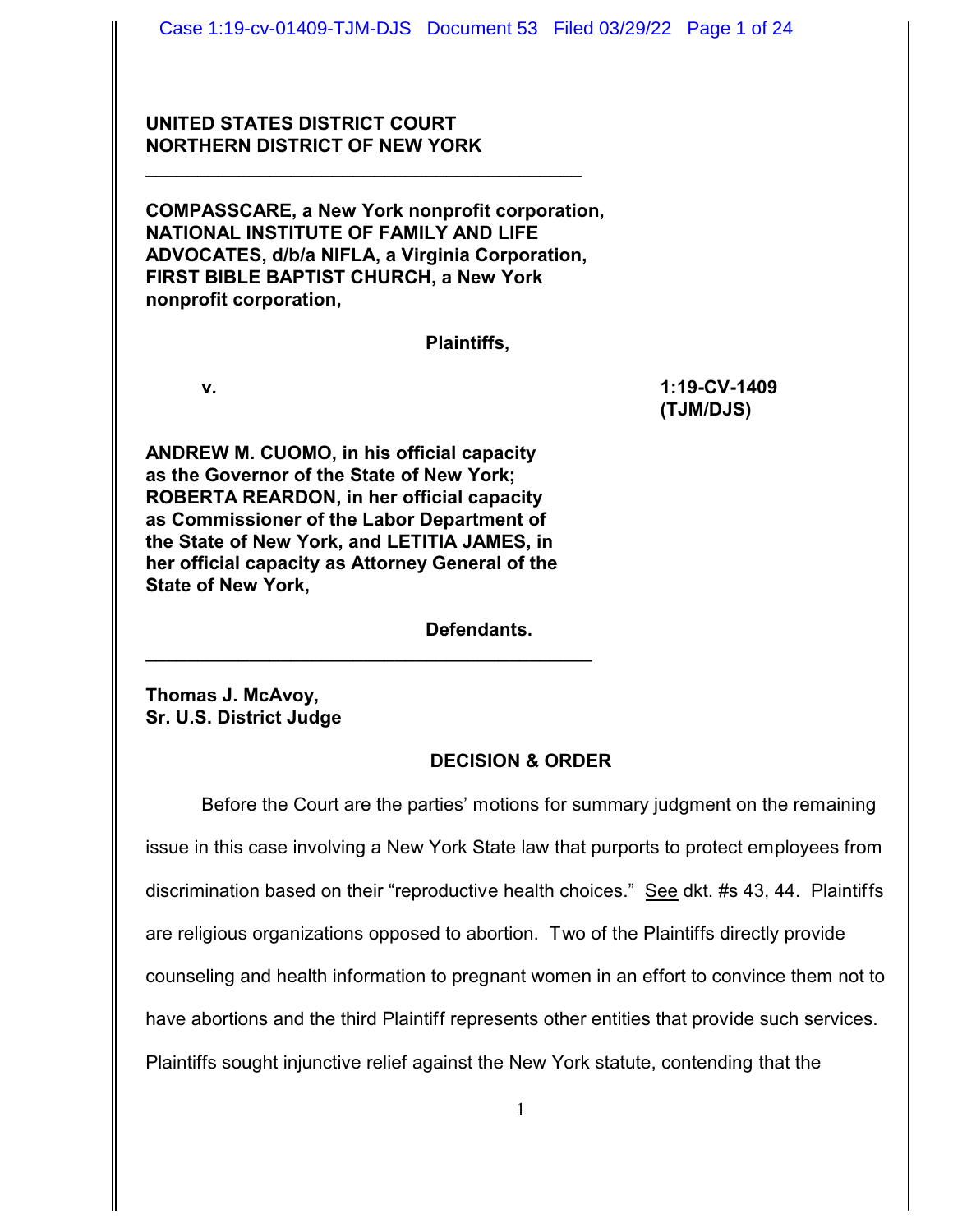legislation violated the First Amendment in a variety of ways. Defendants moved to dismiss the Complaint for failure to state a claim. The Court, in a decision issued June 5, 2020, dismissed most of Plaintiff's claims and denied injunctive relief. The Court granted Plaintiffs injunctive relief on one claim, however, which involved a requirement that Plaintiffs provide notice about the law in question to employees. The parties have since engaged in discovery on that single claim. Each side now seeks summary judgment on that claim. The parties have briefed the issues, and the Court will decide the matter without oral argument.

#### **I. BACKGROUND**

The Court has already issued an extensive decision on this matter. The Court presumes the parties' familiarity with the underlying facts of this matter and will offer only a brief summary of the legislation at issue, concentrating instead on the particular provision that is the subject of the instant motions.

The statute in question, a portion of the New York Labor Law, is titled "Prohibition on discrimination based on an employee's or a dependent's reproductive health decision making." N.Y Labor Law § 203-e. That statute prohibits an employer from "accessing an employee's personal information regarding the employee's or the employee's dependent's reproductive health decision making[.]" N.Y. Labor Law § 203-e(1). The prohibition on access also "includ[es] but is not limited to, the decision to use or access a particular drug, device, or medical service without the employee's prior informed affirmative written consent." The statute also provides that:

2. An employer shall not:

(a) discriminate nor take any retaliatory action against an employee with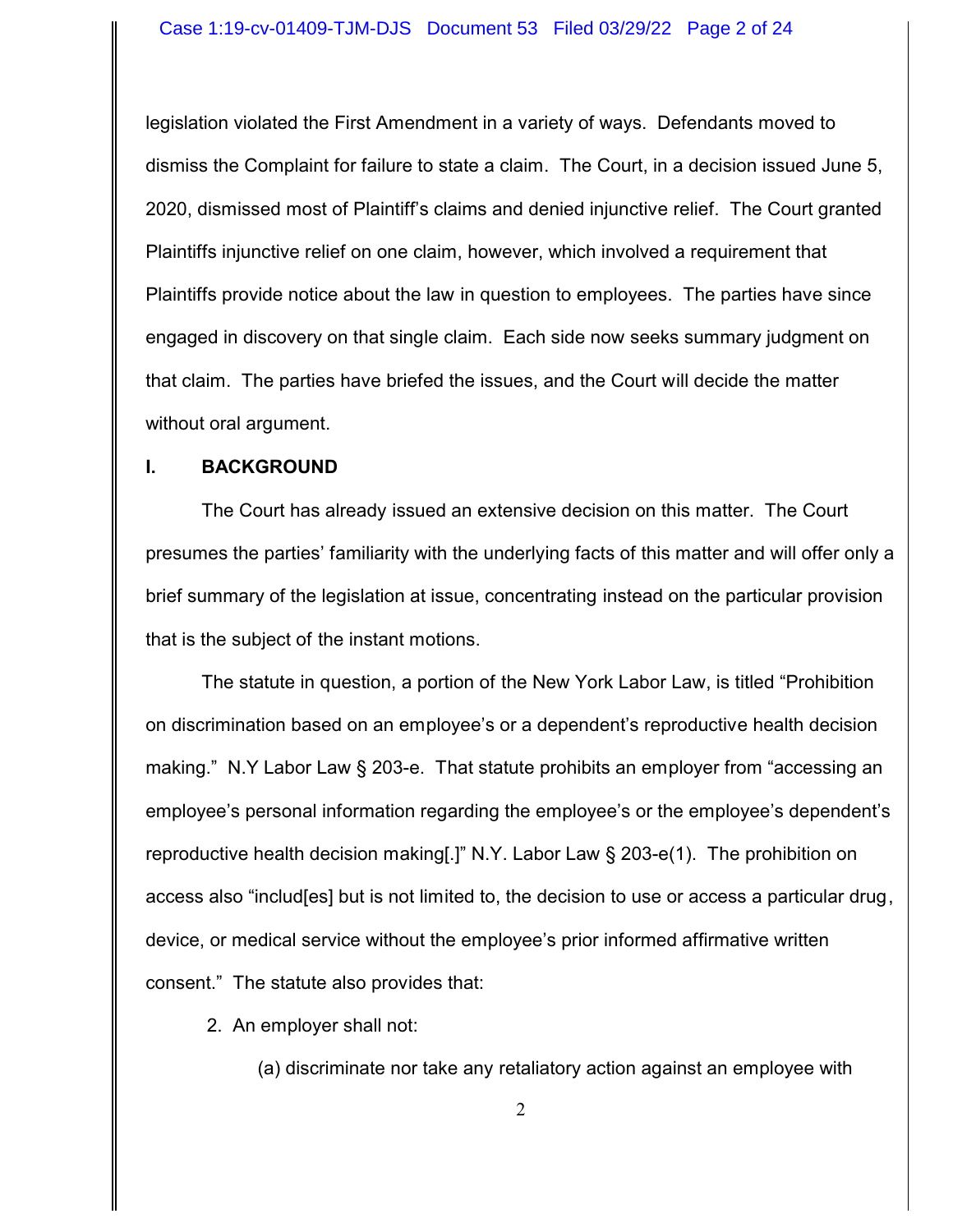respect to compensation, terms, conditions, or privileges of employment because of or on the basis of the employee's or dependent's reproductive decision making, including, but not limited to, a decision to use or access a particular drug, device, or medial service; or

(b) require an employee to sign a waiver or other document which purports to deny an employee the right to make their own reproductive or health care decisions, including use of a particular drug, device, or medical service.

N.Y. Labor Law § 203-e(2). The statute provides an employee the right to "bring a civil action . . . against an employer alleged to have violated the provisions of this section." N.Y. Labor Law § 203-e(3). In such cases, a court may award damages, including back pay and attorneys fees and costs, injunctive relief, reinstatement, and liquidated damages. N.Y. Labor Law § 203-e(3)(a-d). The statute also permits civil penalties against an employer who retaliates against an employee for exercising rights under the statute. N.Y. Labor Law § 203-e(5). Finally, "[a]n employer that provides an employee handbook to its employees must include in the handbook notice of employee rights and remedies under this action." N.Y. Labor Law § 203-e(6).

The Court's decision of Plaintiffs' motion for a preliminary injunction and Defendants' motion to dismiss resulted in an injunction against enforcement of Section 203-e(6). Whether to make that injunction permanent is the subject of the motions presently before the Court.

# **II. Legal Standards**

# **A. Summary Judgment**

The parties have filed motions for summary judgment. It is well settled that on a motion for summary judgment, the Court must construe the evidence in the light most favorable to the non-moving party, see Tenenbaum v. Williams, 193 F.3d 581, 593 (2d Cir.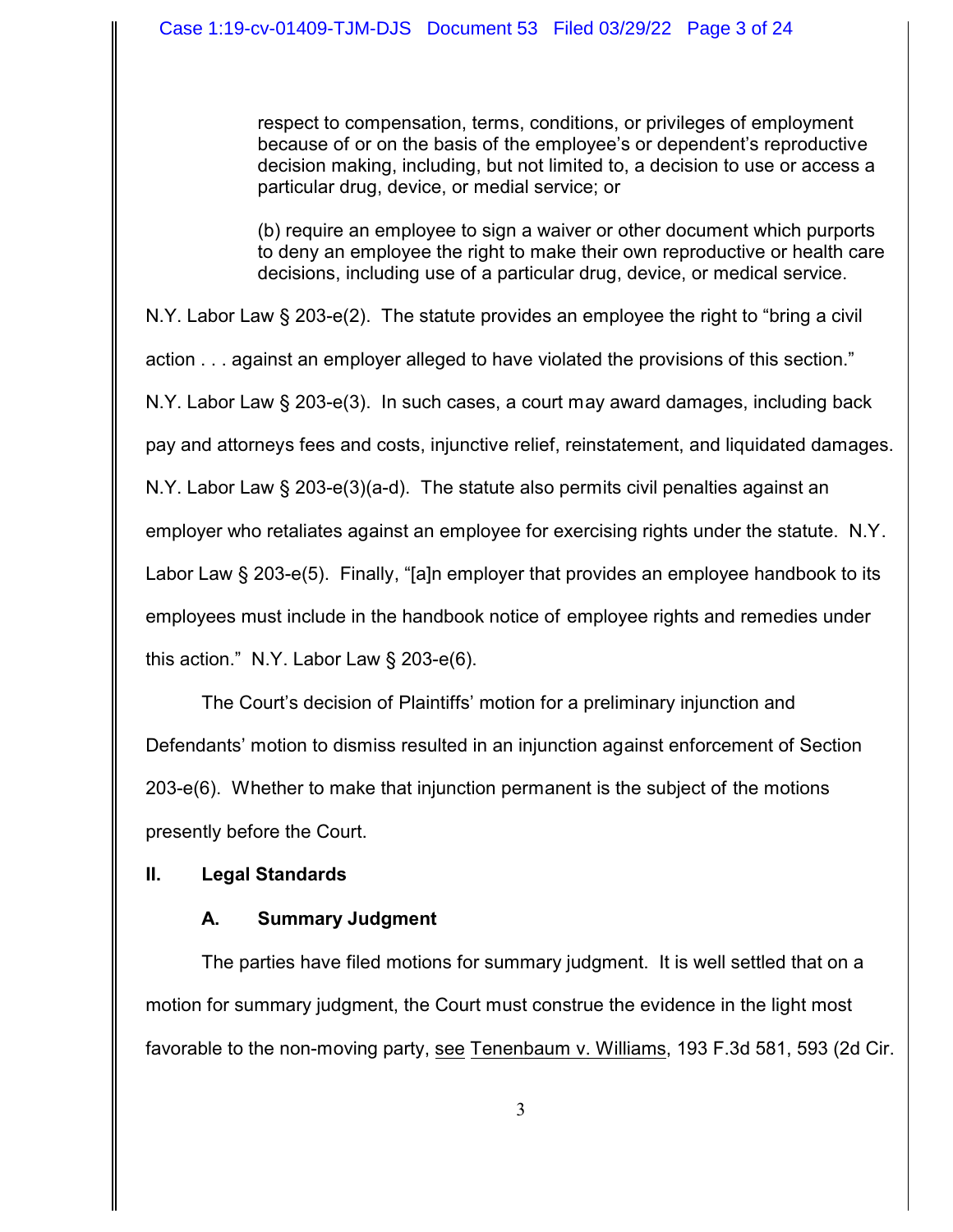1999), and may grant summary judgment only where "there is no genuine issue as to any material fact and ... the moving party is entitled to a judgment as a matter of law." FED. R. CIV. P. 56(a). An issue is genuine if the relevant evidence is such that a reasonable jury could return a verdict for the nonmoving party. Anderson v. Liberty Lobby, 477 U.S. 242, 248 (1986).

A party seeking summary judgment bears the burden of informing the court of the basis for the motion and of identifying those portions of the record that the moving party believes demonstrate the absence of a genuine issue of material fact as to a dispositive issue. Celotex Corp. v. Catrett, 477 U.S. 317, 323 (1986). If the movant is able to establish a *prima facie* basis for summary judgment, the burden of production shifts to the party opposing summary judgment who must produce evidence establishing the existence of a factual dispute that a reasonable jury could resolve in his favor. Matsushita Elec. Indus. Co. v. Zenith Radio Corp., 475 U.S. 574, 587 (1986). A party opposing a properly supported motion for summary judgment may not rest upon "mere allegations or denials" asserted in his pleadings, Rexnord Holdings, Inc. v. Bidermann, 21 F.3d 522, 525-26 (2d Cir. 1994), or on conclusory allegations or unsubstantiated speculation. Scotto v. Almenas, 143 F.3d 105, 114 (2d Cir. 1998).

## **B. Permanent Injunction**

To obtain a permanent injunction a party "must demonstrate: '(1) that it has suffered an irreparable injury; (2) that remedies available at law, such as monetary damages, are inadequate to compensate for that injury; (3) that, considering the balance of hardships between the plaintiff and defendant, a remedy in equity is warranted; and (4)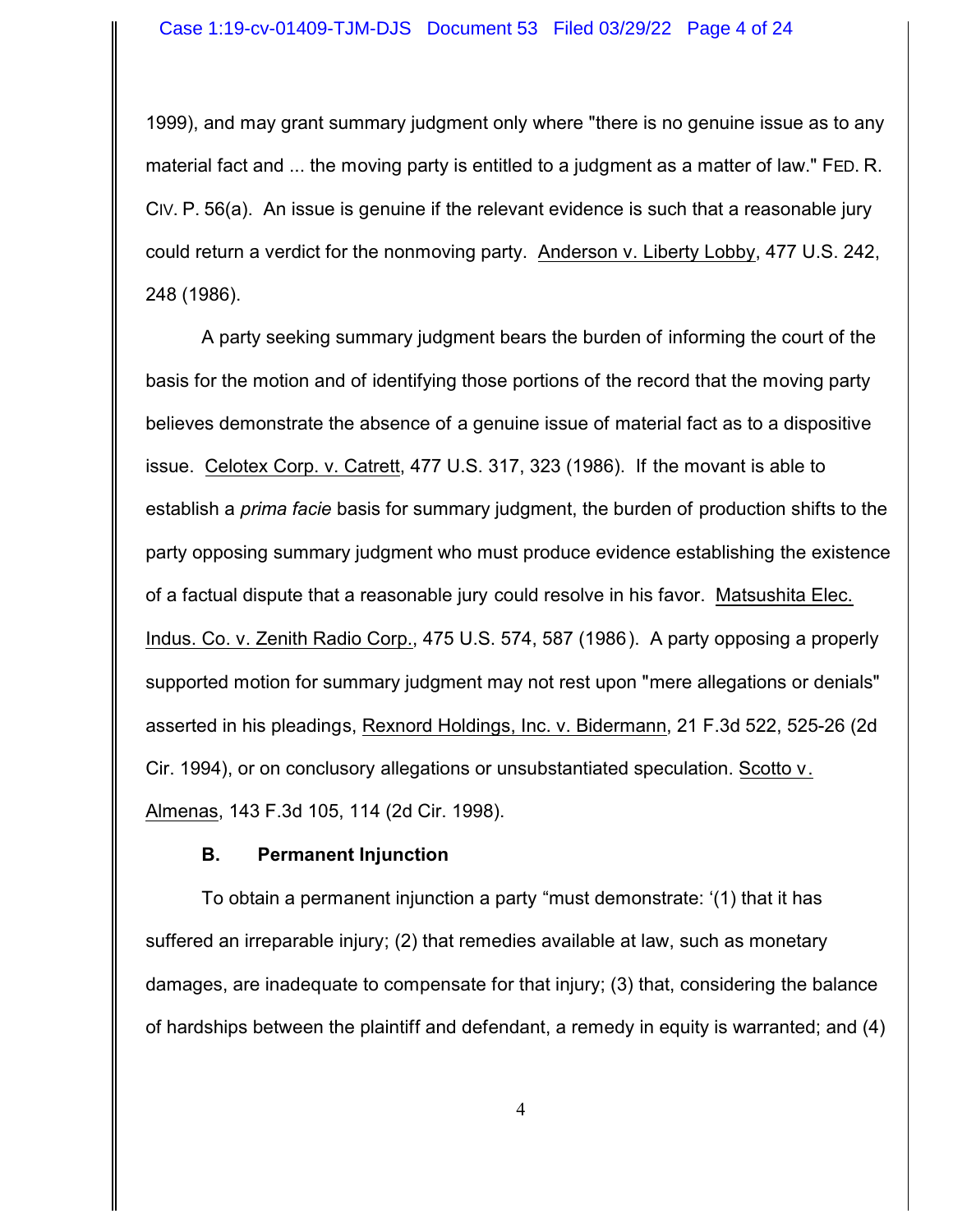that the public interest would not be disserved by a permanent injunction.'" Entergy Nuclear Vt. Yankee, LLC v. Shumlin, 733 F.3d 393, 422 (2d Cir. 2013) (quoting Monsanto Co. v. Geertson Seed Farms, 561 U.S. 139, 130 S.Ct. 2743, 2756, 177 L.Ed.2d 461 (2010)). Such a party must "succeed on the merits and 'show the absence of an adequate remedy at law and irreparable harm if the relief is not granted.'" Roach v. Morse, 440 F.3d 53, 56 (2d Cir. 2006) (quoting N.Y. State Nat'l Org. for Women v. Terry, 886 F.2d 1339, 1362 (2d Cir. 1989)). A "presumption of irreparable harm . . . flows from a violation of constitutional rights." Jolly v. Coughlin, 76 F.3d 468, 482 (2d Cir. 1996).

#### **III. ANALYSIS**

The claim here at issue concerns Section 203-e(6) of the statute, which provides that "[a]n employer that provides an employee handbook to its employees must include in the handbook notice of employee rights and remedies under this action." N.Y. Labor Law § 203-e(6).

Plaintiffs contend that this provision violates their First Amendment freedom of speech because the provision compels them to convey a message with which they disagree, and one which undermines their purpose as organizations opposed to abortion.

## **A. Compelled Speech**

"The First Amendment . . . prohibits laws that abridge the freedom of speech." Nat'l Inst. of Family & Life Advocates v. Becerra, 138 S.Ct. 2361, 2371 (2018). Courts "distinguish between content-based and content-neutral regulations of speech." Id. "Content-based regulations 'target speech based on its communicative content.'" Id. (quoting Reed v. Town of Gilbert, 576 U.S. \_\_\_\_, \_\_\_\_, 135 S.Ct. 2218 (2015)). Such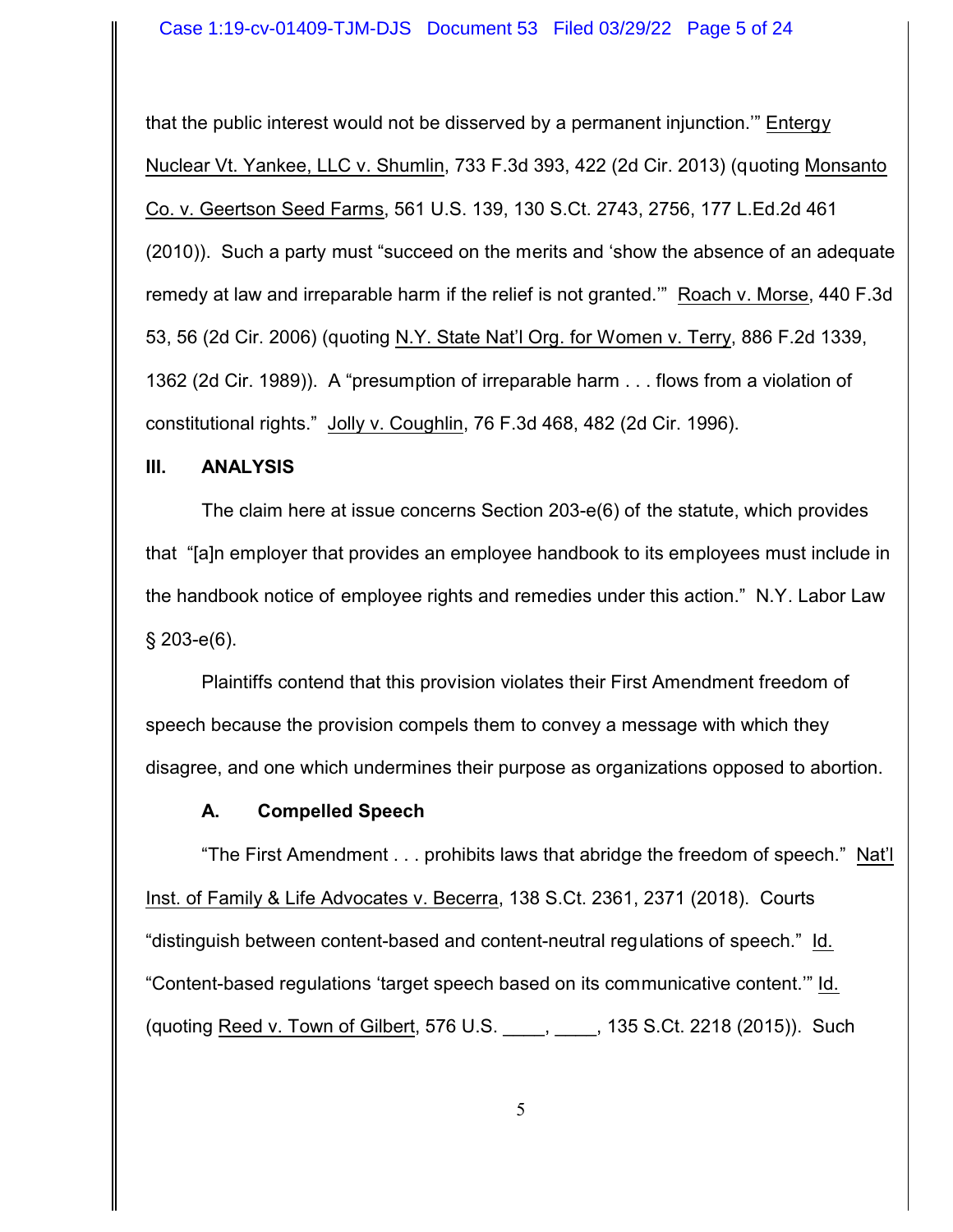regulations "'are presumptively unconstitutional and may be justified only if the government proves they are narrowly tailored to serve compelling state interests.'" Id. (quoting Reed, 135 S.Ct. 2218). When a state compels an individual "to speak a particular message," the state "alter[s] the content of [their] speech,'" and engages in content-based regulation. Id. (quoting Riley v. National Federal of Blind of N.C., Inc., 487 U.S. 781, 795 (1988)). A court is to "apply the most exacting scrutiny" to such restrictions on speech. Turner Broad. Sys. v FCC, 512 U.S. 622, 642 (1994).<sup>1</sup> Under such "strict scrutiny," a court considers "whether a law is narrowly drawn to serve a compelling governmental interest." Evergreen Ass'n v. City of New York, 740 F.3d 233, 245 (2d Cir. 2014). "The statute must use the least restrictive means to achieve its ends." Id. (quoting United States v. Playboy Entm't Group, 529 U.S. 803, 813 (2000)). The standard is a difficult one to meet, but "it is not true 'that strict scrutiny is strict in theory, but fatal in fact.'" Id. (quoting Adarand Constructors, Inc. v. Pena, 515 U.S. 200, 237 (1995)). "The First Amendment is concerned with a *balancing* of interests." Id. at 247 (emphasis in original).

# **B. Relevant Facts**

Section 203-e provides that "[a]n employer that provides an employee handbook to its employees must include in the handbook notice of employee rights and remedies under this section." NY Labor L. § 203-e(6).

<sup>&</sup>lt;sup>1</sup>The Court notes that the strict scrutiny test is different in the context of a freeexercise claim. In that setting, a court considering whether legislation advances a compelling state interest is to "[look] beyond broadly formulated interests justifying the general applicability of government mandates and [scrutinize] the asserted harm of granting specific exemptions to particular religious claimants." Gonzales v. O Centro Espirita Beneficiente Uniao do Vegetal, 546 U.S. 418, 431 (2006).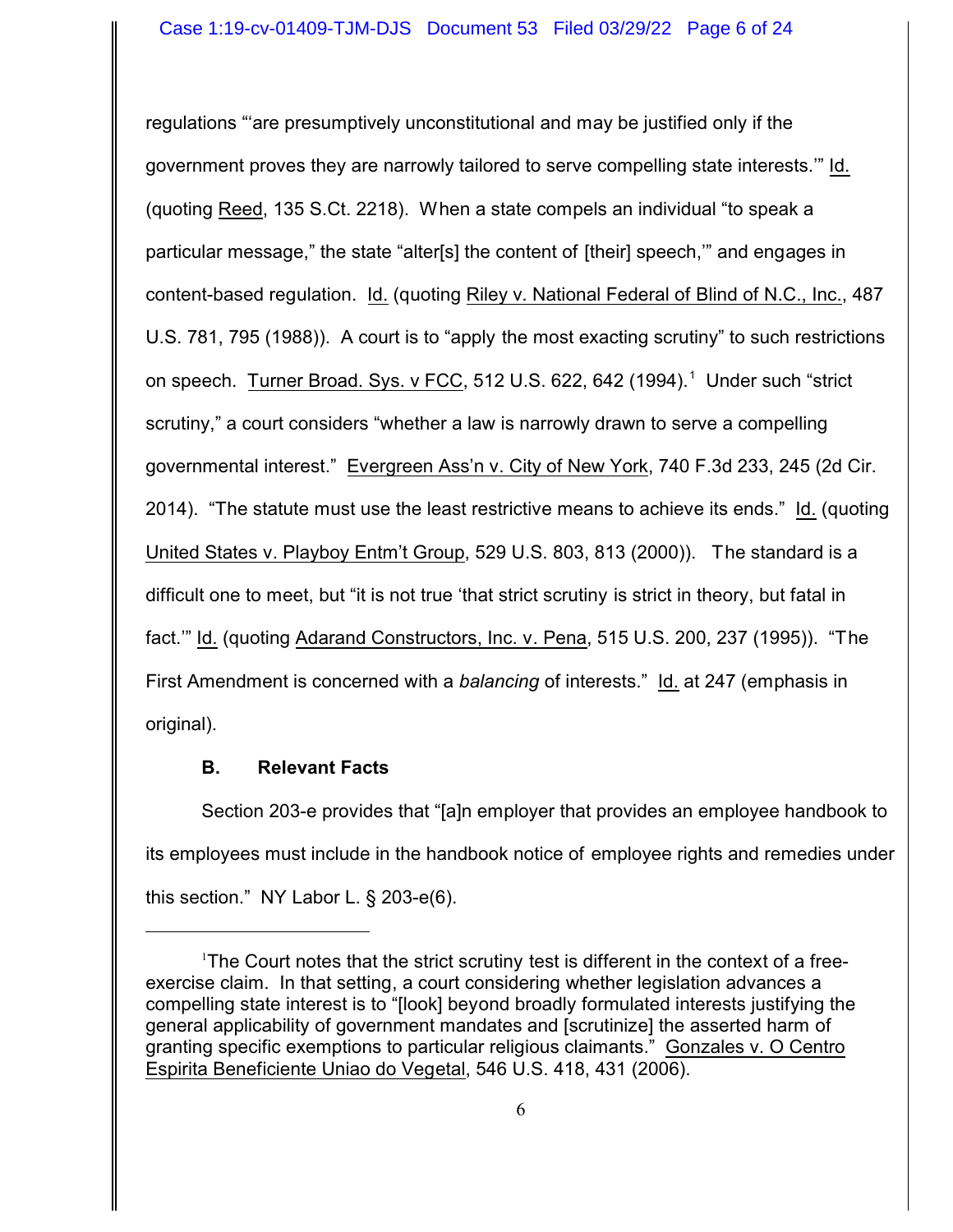Defendants contend that this provision represents only a requirement "to include merely factual information" in an "employee handbook about the existence of rights under § 203-e." Defendants' Statement of Undisputed Material Facts in Support of their Motion for Summary Judgment , dkt. # 43-8 ("Defendants' Statement"), at ¶ 1. Plaintiffs do not dispute that Section 203-e(6) requires a recitation of "factual information," but argue that such a characterization "is both incomplete and argumentative," as well as immaterial as to whether the provision is constitutionally sound. Plaintiffs' Response to Defendants' Statement of Material Facts ("Plaintiffs' Response"), dkt. # 50-1, at ¶ 1. The parties agree that the provision "does not dictate the format of the notice." Defendants' Statement at ¶ 2. They also agree that the provision "does not require employers to use any particular words in the notice." Id. at **\etall** 3. The provision also does not require employers to take any position on the statute and the protections it provides. Id. at ¶ 4. No employer is required to provide an employee handbook. Id. at ¶ 5.

Defendants point out that employers are sometimes required to provide notice about "certain workplace rights" that employees enjoy. Id. at ¶ 6. Plaintiffs agree that such requirements exist, but dispute their legal significance. Plaintiffs' Response at ¶ 6. Employers are also sometimes required "to post recitations of certain employee rights in the workplace where they are visible to the public and visitors to the employer's business space." Defendants' Statement at ¶ 7. Plaintiffs term this statement a legal conclusion, and dispute that the existence of any such requirements is relevant to the issue before the Court. Plaintiffs' Response at ¶ 7. Section 203-e(6) does not require an employer to post anything in the workplace, nor do employers have to tell people who use their services or the public about Section 203-e. Defendants' Statement at ¶¶ 8-9. Defendants contend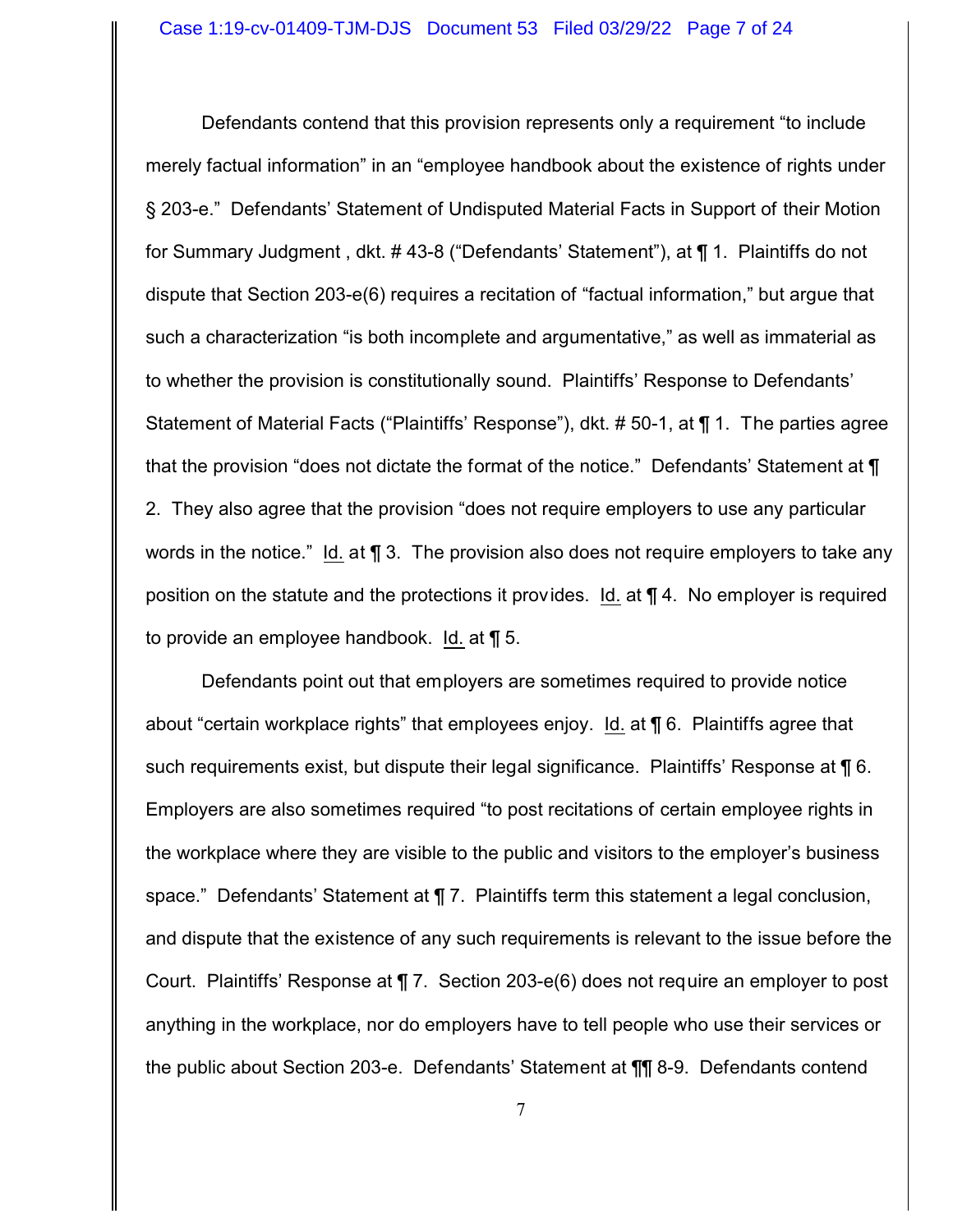that Plaintiffs' claim that the statute "permits the employer to limit the audience of the notice to ensure that no one accessing or evaluating the services of the employer can draw an opinion that the employer endorses any particular reproductive health care decisions" is both immaterial and a statement of opinion that requires no response. Defendants' Response at ¶ 10; Plaintiffs' Statement at ¶ 10. The parties dispute whether the notice requirement serves as a way to keep the statement of rights provided to employees "inconspicuous" and out of public eyes. Compare Defendants' Statement at ¶11 and Plaintiffs' Response at ¶ 11. Plaintiffs contend that the requirement that such a statement be included in their employee manual amounts to interference with their training methods and interactions with employees. Plaintiffs' Response at ¶ 11.

The parties agree that employee handbooks often contain recitations of employee rights. Compare Defendants' Statement at ¶ 12 and Plaintiffs' Response at ¶ 12. Defendants claim that a "reasonable" employee could look to a handbook for "guidance." Defendants' Statement at ¶ 14. Plaintiffs respond that Defendants merely speculate on this issue, and that many other sources exist for an employee to understand workplace rights. Plaintiffs' Response at ¶ 14. Defendants further contend that, without a handbook, an employee must look to other sources for rights. Defendants' Statement at  $\P$  15. Plaintiffs contend that this statement is merely speculative and immaterial to the issues at hand. Plaintiffs' Response at ¶ 15. Defendants claim that "[a]n employer who chooses to advise employees of certain rights must include notice of employee rights under § 203-e." Defendants' Statement at ¶ 16. Plaintiffs contend that the notice requirement applies whenever an employer produces a handbook, even if the handbook provides no notice of rights outside of Section 203-e. Plaintiffs Response at ¶ 16. In any case, the parties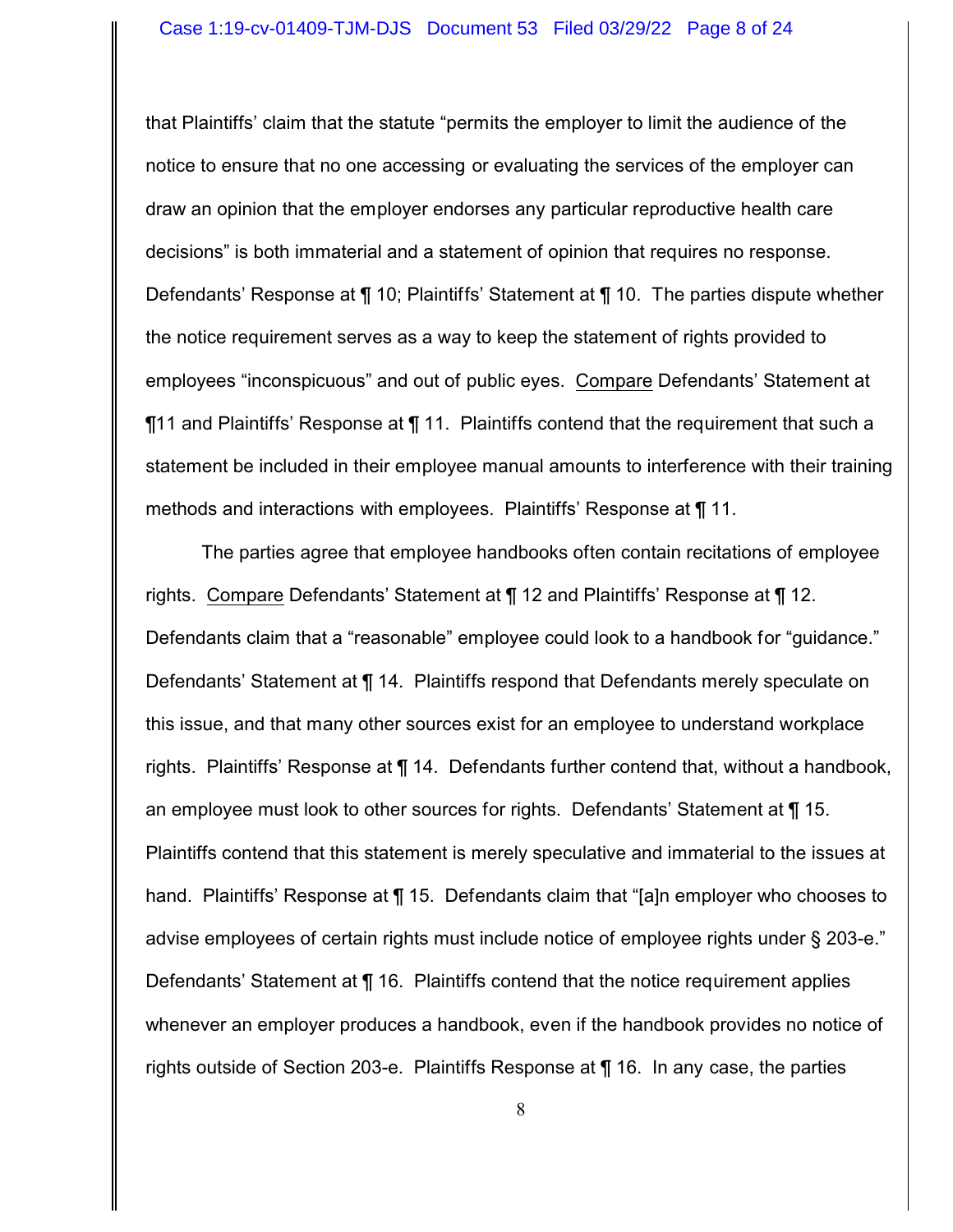#### Case 1:19-cv-01409-TJM-DJS Document 53 Filed 03/29/22 Page 9 of 24

agree that Plaintiffs' handbooks and policies contain "recitations of . . . anti-discrimination and anti-retaliation rights" outside the ones here at issue. Compare Defendants' Statement ¶ 18 and Plaintiffs' Response at ¶ 18. They also agree that the documents contain statements about Plaintiffs' beliefs, positions on abortion and birth control, and other issues. Defendants' Statement at ¶¶ 19, 21.

Defendants contend that failing to include the rights under Section 203-e in a handbook that contains recitations of other rights would be misleading and suggest that no such right exists. Defendants' Statement at ¶ 17. Plaintiffs contend that such a claim is merely speculation. Plaintiffs' Response at ¶ 17. Plaintiffs also contend that the statements in their handbooks that describe rights under various anti-discrimination laws also include the statement that "such practices operate insofar as governmental expectations do not compel CompassCare to violate or compromise its values, purpose, or religious beliefs informing that purpose." Id. A model employee handbook used by the Plaintiffs also suggests using language that states that such employers "have the right to 'hire only candidates who agree with the [organization's] Statement of Faith, profess Jesus Christ as their Lord and Savior, uphold a solid prolife position on abortion and live a lifestyle consistent with biblical values." Id. As such, Plaintiffs claim, their "employees are explicitly informed that all employment decisions are subject to fealty to their core religious beliefs and missions, thereby eliminating any danger they will be misled." Id.

Plaintiff CompassCare relates that, as a "religious, non-profit pregnancy center" that "provides pregnancy-related medical and non-medical services to its patients without charge," the organization is motivated by a "religious belief that all human life is a gift from God and is equally value and deserving of protection, from fertilization to natural death."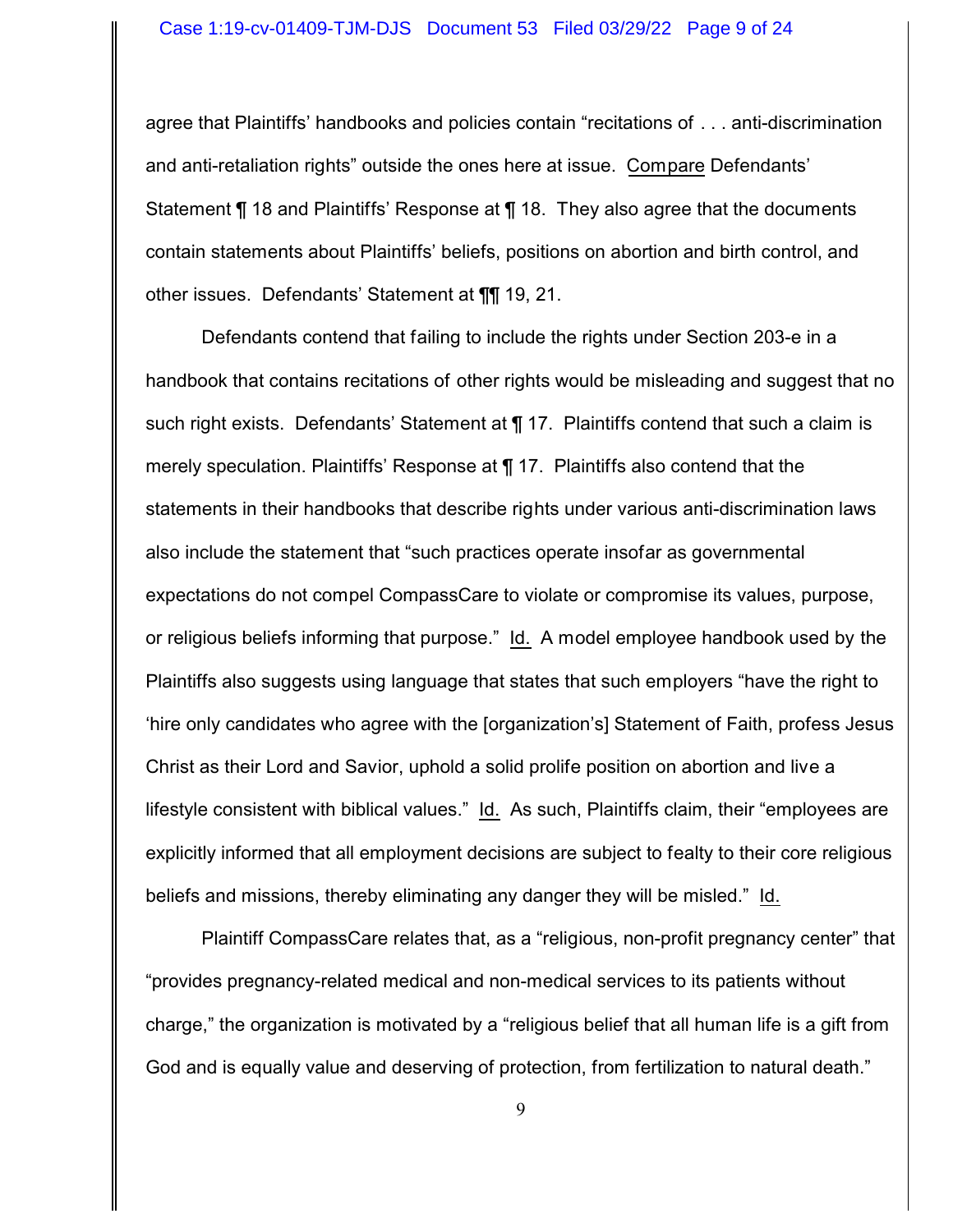Plaintiffs' Statement of Material Facts in Support of Summary Judgment ("Plaintiffs' Statement"), dkt. # 44-6, at ¶¶ 1-2. These religious beliefs "require" CompassCare "to oppose, and not facilitate or provide, abortion and abortifacient drugs." Id. at ¶ 3. "CompassCare exists to make abortion and abortifacient drugs unnecessary by empowering pregnant women with information and assistance to bring their child to term." Id. at ¶ 4. The organization achieves this mission by "hir[ing] only those individuals who willingly agree to, and personally live by, its religious beliefs and consent to its positional statements on abortion and birth control." Id. at ¶ 5. Allowing "employees to act contrary to the pro-life mission and purpose of the organization" would "compromise" that mission, CompassCare believes. Id. at ¶ 6. CompassCare maintains an employee handbook and requires its employees to assent to its pro-life beliefs" stated in the handbook "to work at the facility." Id. at  $\P$  8.

Plaintiff National Institute of Family and Life Advocates, a "religious, pro-life nonprofit organization comprised of member pregnancy care centers from across the nation, including 41 members centers in New York," represents organizations with purposes and approaches to care and advocacy similar to those of CompassCare. Id. at ¶¶ 9-12. NIFLA purports to "[emphasize] to all its centers the importance of statements of faith and codes of conduct[.]" Id. at ¶ 13. NIFLA requires such centers to agree never to "offer, recommend or refer for abortions or abortifacients." Id. Like CompassCare, NIFLA centers will only hire those who "agree with, personally adhere to, and effectively convey organizational beliefs about reproductive health decisions, including, but not limited to, decisions related to abortion, contraceptive use, and sexual morality." Id. at ¶ 14. NIFLA provides centers with a template for employee handbooks. Id. at ¶ 15. That template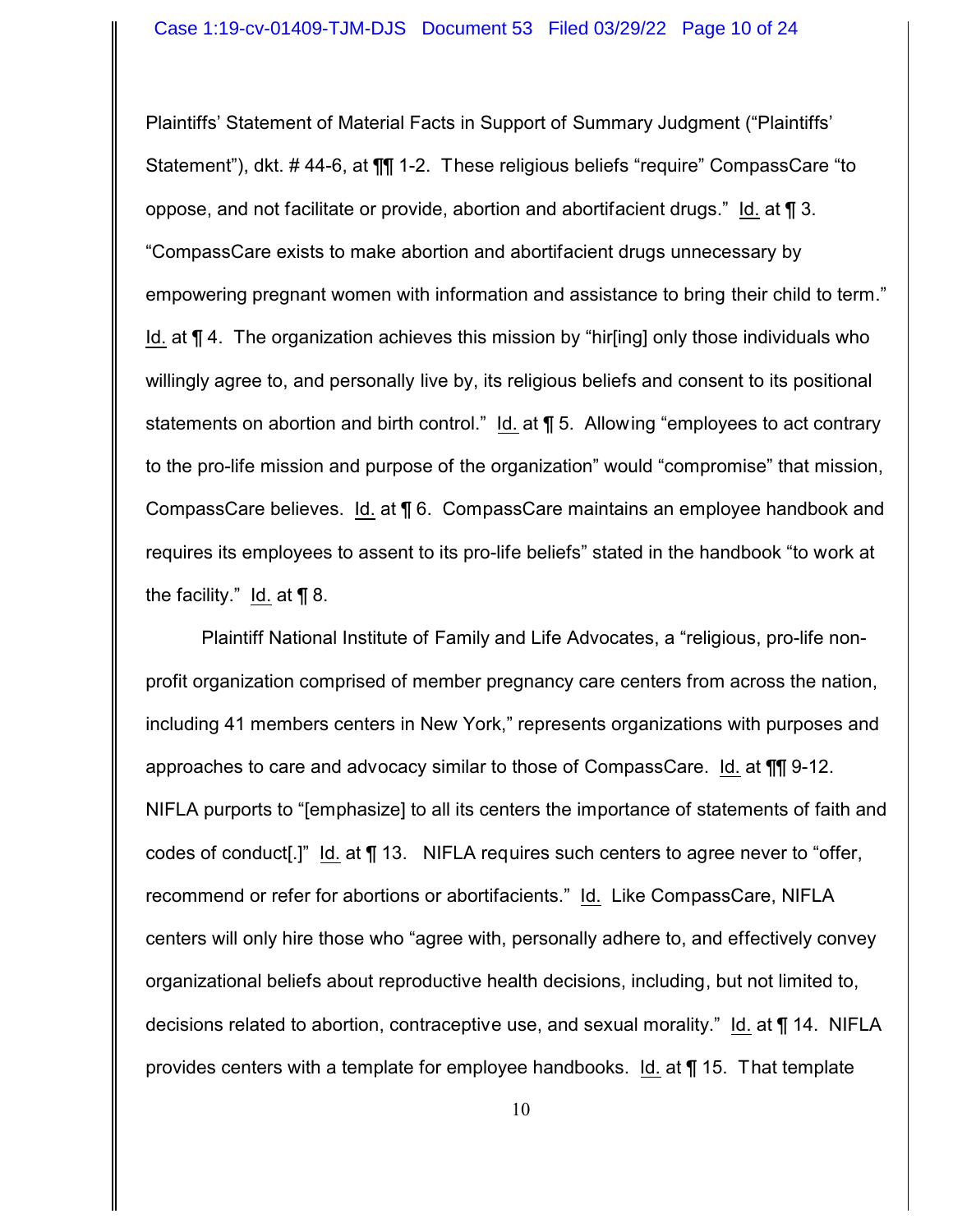"describes NIFLA's religious beliefs" about "the sanctity of human life and the humanity of the unborn[.]" Id. NIFLA encourages member centers "to adapt the template to" their "own circumstances." Id. "Many" NIFLA member centers in New York have handbooks; "they use them to ensure that their respective pro-life missions and religious beliefs are faithfully followed and properly implemented." Id. at ¶ 16.

Plaintiff First Bible Baptist Church is a Christian Church in Hilton, New York, that shares the views on abortion, contraception, and sexual morality expressed by the other Plaintiffs. Id. at  $\P\P$  17-19. Like the other Plaintiffs First Baptist "hires as employees and accepts as volunteers only those who abide by its religious beliefs regarding abortion, human sexuality, and related matters" described in the Church's "Statement of Faith and . .. outlined in its Constitution." Id. at ¶ 20. First Bible does not currently have an employee handbook. Id. at ¶ 21. The Church is working on one, "and expects all its employees and volunteers to agree to abide by its missions and beliefs in their work at First Bible and in their personal lives."  $\underline{Id.}^2$ 

The parties agree that the State of New York made no attempts "to communicate the statute's protections to employees by . . . alternative means before . . . compell[ing] employers to do so through the employee handbook notice provision." Id. at ¶ 36. The legislation requires notice only when an employer maintains an employee handbook. Id. at ¶ 37. Plaintiffs claim they use their employee handbooks "to ensure that their

<sup>2</sup>Plaintiffs' Statement of Material Facts contains a description of Section 203-e, the enforcement mechanisms therein, and information about the process that led to the passage fo this statute. See Plaintiffs' Statement at ¶¶ 22-36. The Court addressed this information in its previous decision and assumes the parties' familiarity. The Court will not address those issues here.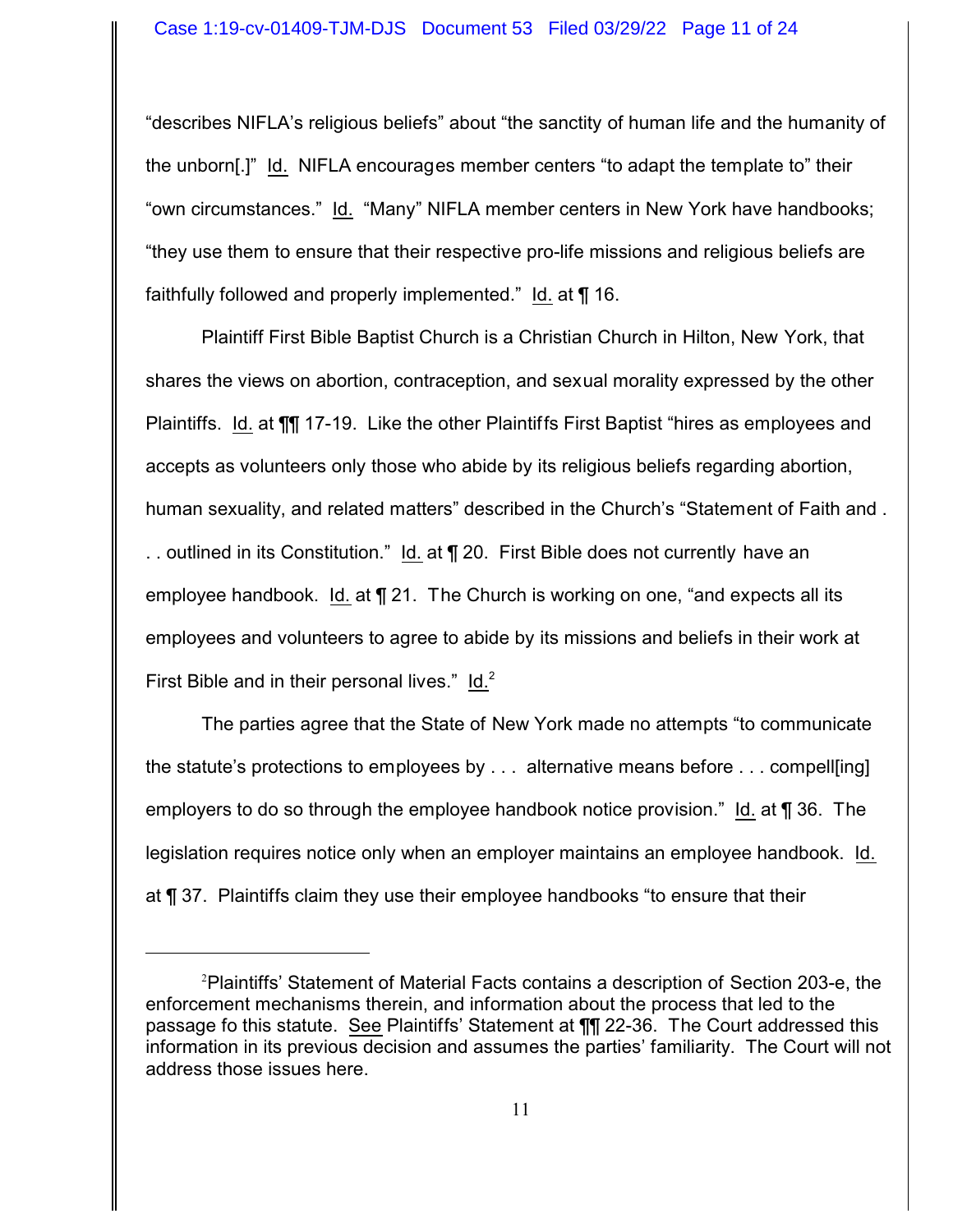#### Case 1:19-cv-01409-TJM-DJS Document 53 Filed 03/29/22 Page 12 of 24

employees work and live consistent with the organizations' religious, pro-life beliefs so that they can fulfill the organizations' respective missions." Id. at ¶ 38. Defendants contend that the employee handbooks are used for other purposes as well. Defendants' Response to Plaintiffs' Statement of Material Facts ("Defendants' Response"), dkt. # 49-1, at ¶ 38. CompassCare, for instance, "requires its employees to sign off on and assent to working and living the principles and beliefs contained in its employee handbook, which contain[s] positional statements on abortion, birth control, and the Christian faith." Id. at ¶ 39. Defendants again point out that the handbook also contains other inf ormation. Defendants' Response at ¶ 39.

Plaintiffs contend that Section 203-e "interferes with Plaintiffs' ability to operate their organizations consistent with their religious, pro-life mission and purpose because it compels them to speak what they would not." Plaintiffs' Statement at ¶ 40. The requirement that they provide notice of the law's provision "forces Plaintiffs to communicate to their employees the opposite of what Plaintiffs believe–that their employees' reproductive decisions are unimportant to accomplishing the organization's mission." Id. Defendants respond that the notice provision does not require an employer to take any position on the provisions of Section 203-e. Defendants' Response at ¶ 40. Plaintiffs further contend that the statute harms them by threatening them with civil and criminal penalties "for abiding by their organizational codes of conduct and statements of faith." Plaintiffs' Statement at ¶ 41. Defendants respond that penalties come from violating the statute's provisions, not from having a particular religious point of view. Defendants' Response at ¶ 41.

Defendants provide a declaration from Maura McCann, who serves as the Director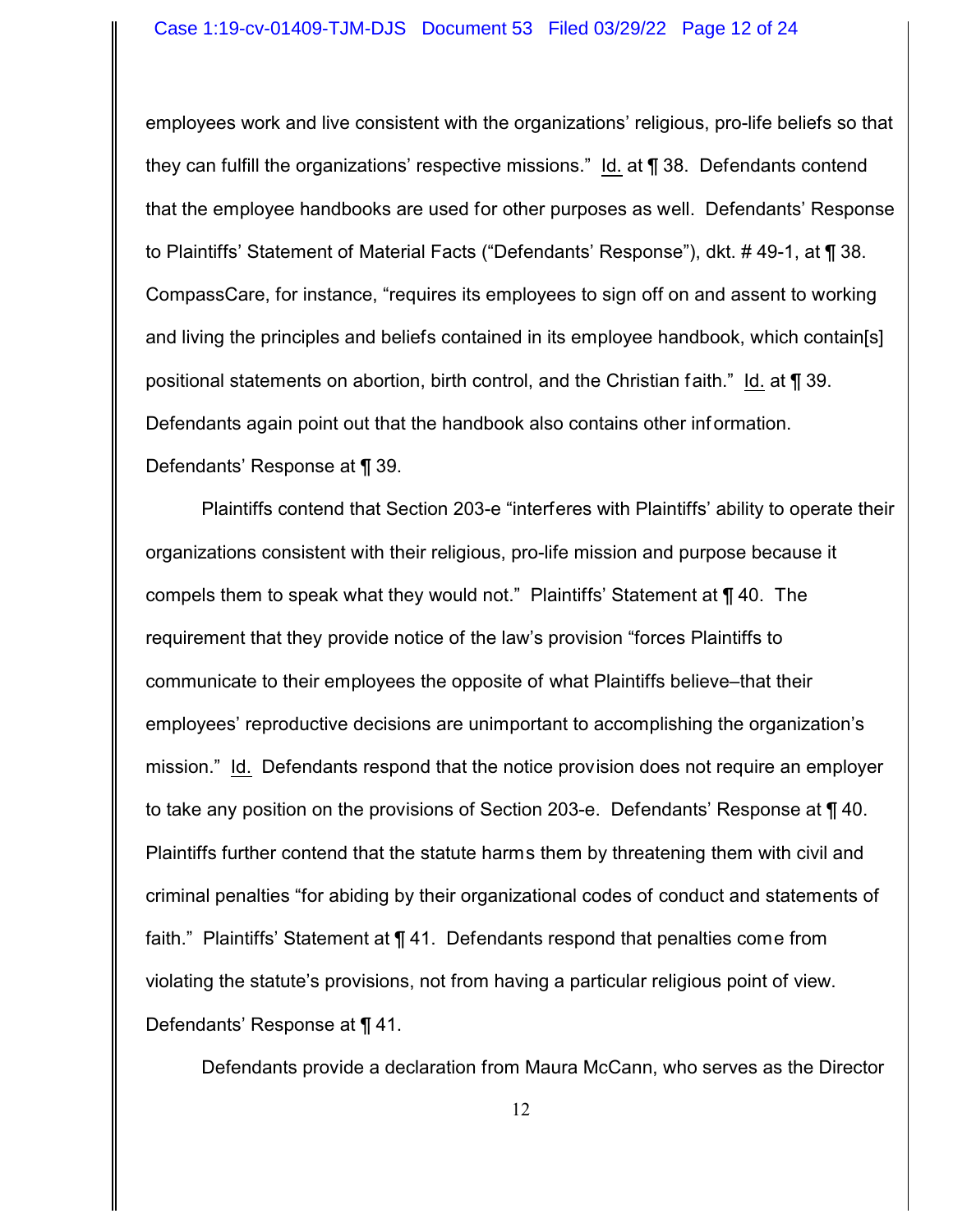of Labor Standards for the New York State Department of Labor. See dkt # 43-7. McCann relates that the Division of Labor Standards "is responsible for enforcing employer requirements to provide notices to employees of their rights in the workplace nad remedies for employer violations." Id. at ¶ 4. New York law, McCann explains, "requires" that the Commissioner of Labor "publish, on an annual basis, a list of all regulations and notices required to be posted by employers for the benefit of their employees pursuant to the labor law, the workers' compensation law, and any other state or federal law, rule or regulation." Id. at ¶ 6. The Division of Labor Standards enforces Labor Law § 203-e, including the requirement here in question that mandates that "an employer that provides an employee handbook to its employees . . . include a notice of employee rights and remedies under § 203-e in its handbook." Id. at § 7. McCann insists that "Section 203 e(6) requires an employer to include merely factual information in its employee handbook about the existence of rights under § 203-e." Id. at ¶ 10. Section 203-e(6) does not, she claims, "require an employer to use any particular words or take any position on the protections" in the law in question. Id.

McCann further contends that "[r]equiring employers to inform employees of certain workplace rights is not unique to  $\P$  203-e." Id. at  $\P$  11. She points to several other labor law provisions. Id. at ¶ 12. Labor Law § 201, for instance, directs the Commissioner of Labor to provide employers with "copies or abstracts" of parts of the labor law that affect employees to have them "posted by the employer in a conspicuous place on each floor of the premises." Id. at  $\P$  12(a). Labor Law § 861-d(1) requires contractors "to post in a prominent and accessible place on the site where construction is performed, a legible statement, provided by the commissioner," describing the requirements that independent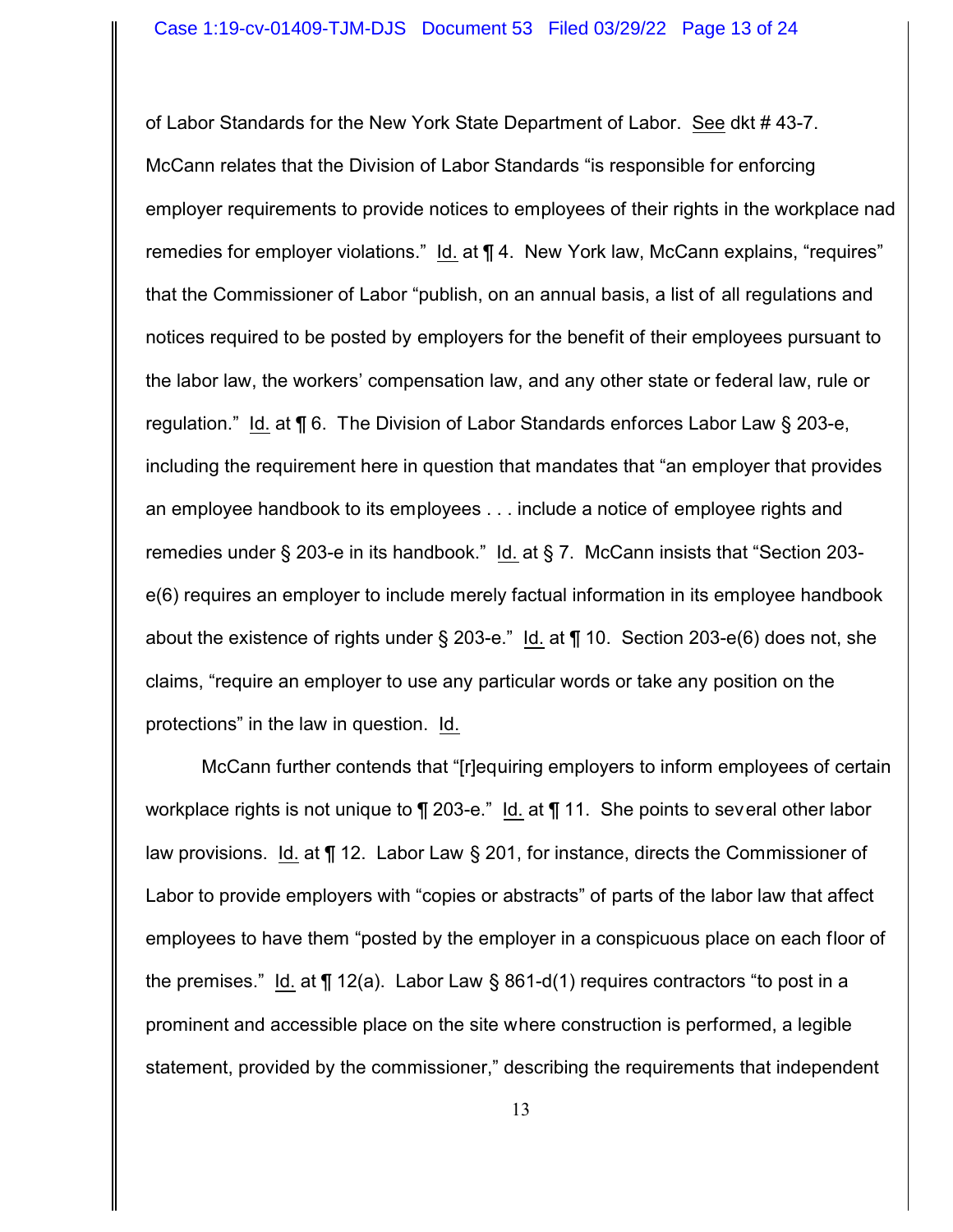contractors pay taxes, the rights of employees to workers' compensation, unemployment, minimum wage, overtime, and safety protections under state and federal law. Id. at  $\P$ 12(b). The postings must also provide contact information for help in filing complaints or obtaining other information. Id. Employers must also "disclose policies to prevent sexual harassment" under Labor Law § 201-g. Id. at ¶ 12(f). Other notices must be posted describing information on pay practices, toxic substances in the workplace, rights during a physical exam, rights under the Human Rights Law, information from OSHA, and information on the Fair Labor Standards Act and the Family and Medical Leave Act. Id. at ¶¶ 12(g-m). Employers have to provide such notice "even when DOL advertises the same rights and remedies" on-line or in other public communications." Id. at ¶ 13. "These notices provide merely factual information to employees about their legal rights and remedies in the workplace." Id. Those posting requirements exists serve "to support worker protection by making employees aware of their rights and remedies," and many such posting requirements exist even when employers must include such information in handbooks. Id. at ¶ 14.

McCann points out that many of these other statutes require a posting of rights in places where the public can see them. Id. at ¶ 15. The same does not apply to Section 203-e, she points out, since the information need only be shared in an employee handbook, "which is a non-public document that is accessible only to employees and referred to only intermittently as desired by the employee." Id. at  $\P$  16. This requirement, McCann claims, permits "employers an avenue . . . to inform employees of their rights under the statute in a private, inconspicuous way." Id. at ¶ 17. This requirement "permits the employer to limit the audience of the notice to ensure that no one accessing or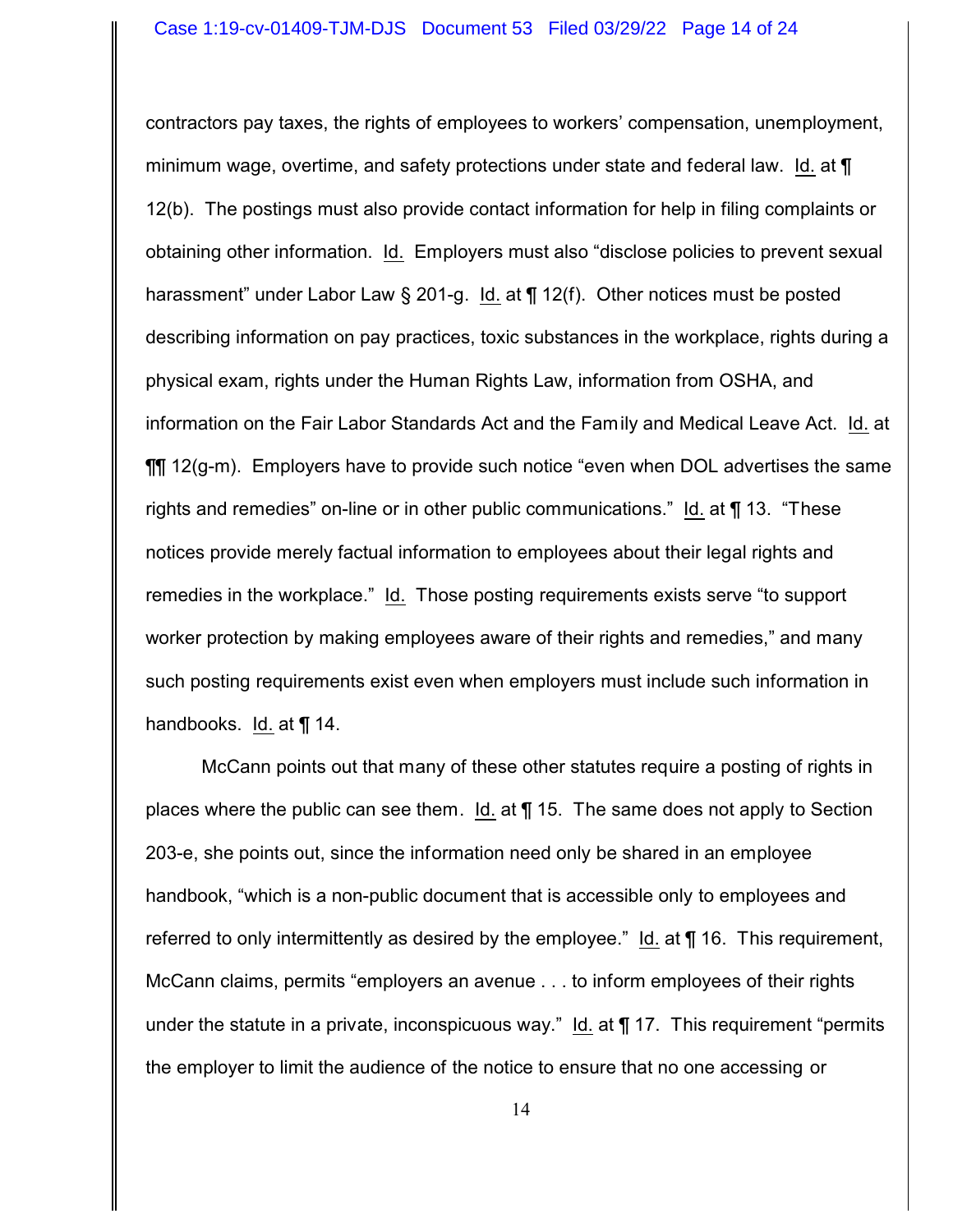evaluating the services of the employer can draw an opinion that the employer endorses any particular reproductive health care decision." Id. ¶ 18.

Employers do not even have to inform employees of their rights under the statute if they do not print a handbook. Id. at ¶ 19. According to McCann, employers frequently provide employees with notice of their rights in a handbook; the statute in question requires that when they do so they include a notice of rights under this statute. Id. at ¶ 20. Providing such information in a handbook is not unusual, and "corresponds with general handbook notices explaining matters such as employee health benefits, privacy and confidentiality of protected health information ("PHI") under the federal Health Insurance and Portability Act of 1996 ("HIPAA"), anti-discrimination polices, health and safety practices, and employer codes of conduct in the workplace more broadly." Id. at ¶ 21. McCann assumes that employees will look to a handbook to understand the rights they have. Id. at  $\P$ [ 22-25. Section 203-e thus "ensures that, if an employer issues an employee handbook, it contains an employee's rights under the statute." Id. at ¶ 26. A handbook that explains an employee's rights under various statutes that does not include rights under Section 203-e "would suggest that no such rights exist, thereby misleading employees." Id.

McCann states that the State sometimes decides "to publicly advertise and publicize rights that protect employees in an effort to ensure that employees are aware of the existence of such rights, and remedies that they may pursue if those rights are violated." Id. at ¶ 27. The New York legislature did not mandate such publicity, though "it has for other laws." Id. McCann claims that a number of "[c]onsiderations" go into deciding whether to provide "advertising and publicity" about a particular right. Id. at ¶ 28.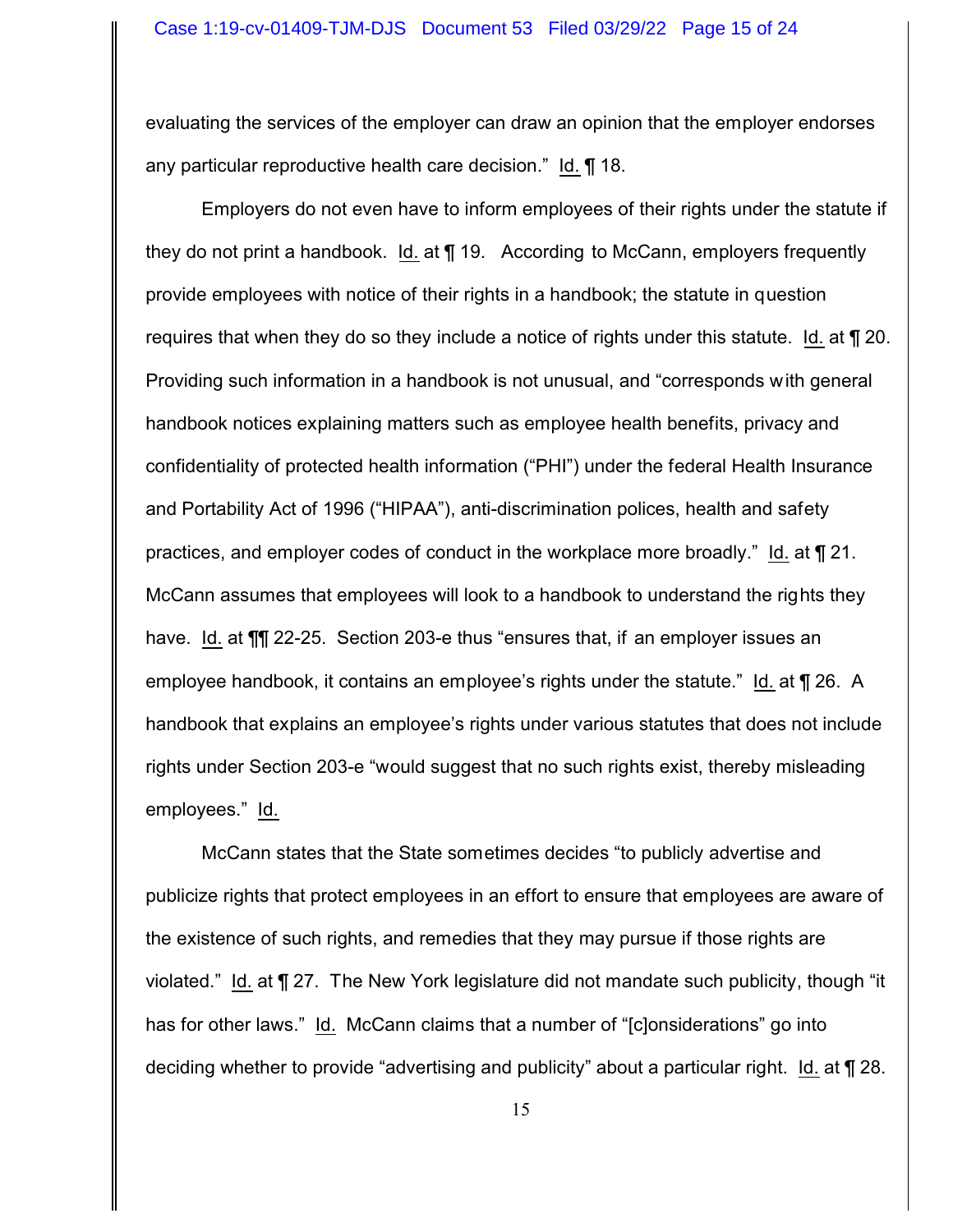They include: "whether the Legislature mandated the DOL campaign; (2) if the subject affects vulnerable or isolated populations; (3) if there are requests by advocates; (4) the complexity of the law; (5) whether it is a new matter regulated by DOL; and (6) DOL resources." Id.

McCann explains that the Department of Labor did not undertake an "advertising or publicity campaign" surrounding Section 203-e "because (1) DOL resources have been dedicated to COVID-19 worker protection priorities; (2) DOL is in the process of updating the format of its entire website; and (3) DOL would have to evaluate the scope of any campaign based on the factors listed above." Id. at ¶ 29.

## **C. Type of Speech**

The parties first disagree about what type of regulation of speech Section 203-e(6) presents, and thus what level of scrutiny the Court must use to evaluate that provision. At the preliminary injunction stage, the Court determined that the provision required the Plaintiffs to put forth a particular message and was thus subject to strict scrutiny. The parties revisit that issue here.

Plaintiffs contend that the notice provision of Section 203-e(6) is compelled speech. "[T]he right of freedom of thought protected by the First Amendment against state action includes both the right to speak freely and the right to refrain from speaking at all." Wooley v. Maryland, 430 U.S. 705, 714 (1977). "[T]he First Amendment protects the 'right to decide what to say and what not to say.'" Burns v. Martuscello, 890 F.3d 77, 84 (2d Cir. 2018) (quoting Jackler v. Byrne, 658 F.3d 225 (2d Cir. 2011)). Plaintiffs contend that the notice provision compels them to use language that they would not use, and that this constitutes compelled speech. Such compelled speech, they complain, intrudes on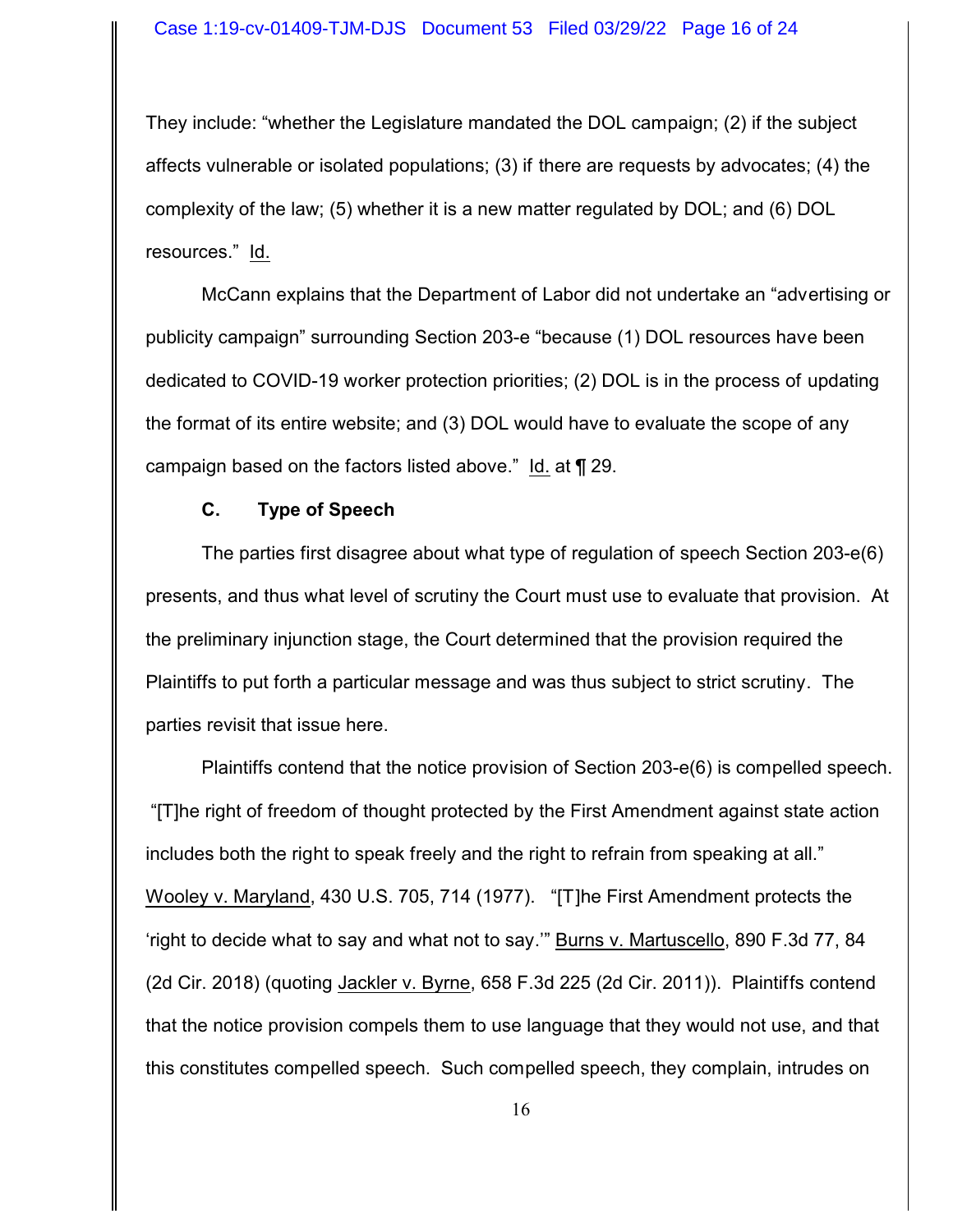their "freedom of mind," "dilutes and comprises" their "ability to speak their own" message regarding abortion, birth control, and sexual morality, and undermines their "pro-life mission."<sup>3</sup> Plaintiffs insist that the notice requirement "is exactly the opposite of what Plaintiffs want and need to communicate to their employees."

The statute does not dictate particular language or a particular form for the notice. Presumably, the rights about which the employer would have to notify an employee would be the prohibition on an employer's accessing information about an employee's or an employee's dependent's "reproductive health decisionmaking," the statute's prohibition on discrimination or retaliation because of such decision making, and the statute's protection against an employer-mandated waiver of the employee's right to make their own reproductive health-care decisions. See NY Labor L. §§ 203-e(1)-(2). Such notice might also include the situations in which an employee could raise a retaliation claim. NY Labor L. § 203-e(5)(a-c). The employer would also be required to report the remedies available in the statute, including the employee's right to bring a civil action against "an employer alleged to have violated the provisions" of the statute. N.Y. Labor L. § 203-e(3). In filing

<sup>3</sup>Plaintiffs' argument here appears to go beyond the notice requirement here at issue and aim at Section 203-e in general. Plaintiffs' argument that "Plaintiffs' work in the community is carried out by their people, and it is essential that they be able to hire to that unique mission. That also requires, however, that they be able to not hire–or be able to discipline--those employees who would compromise their work." Plaintiffs go on to explain how the notice requirement forces them to speak a message that contradicts their message by requiring to inform "employees that their reproductive health choices do not matter to Plaintiffs' work." The first part of this argument, however, does not really address the notice requirement, but instead the underlying purpose of Section 203-e, which is to limit employers' ability to make hiring and firing decisions based on "reproductive health-care choices." The Court understands that Plaintiffs do not like these limits on hiring and discipline, but the Court has already concluded that those limitations do not violate the Constitution under current standards. The Court will wait with the parties to see the results of their appeal.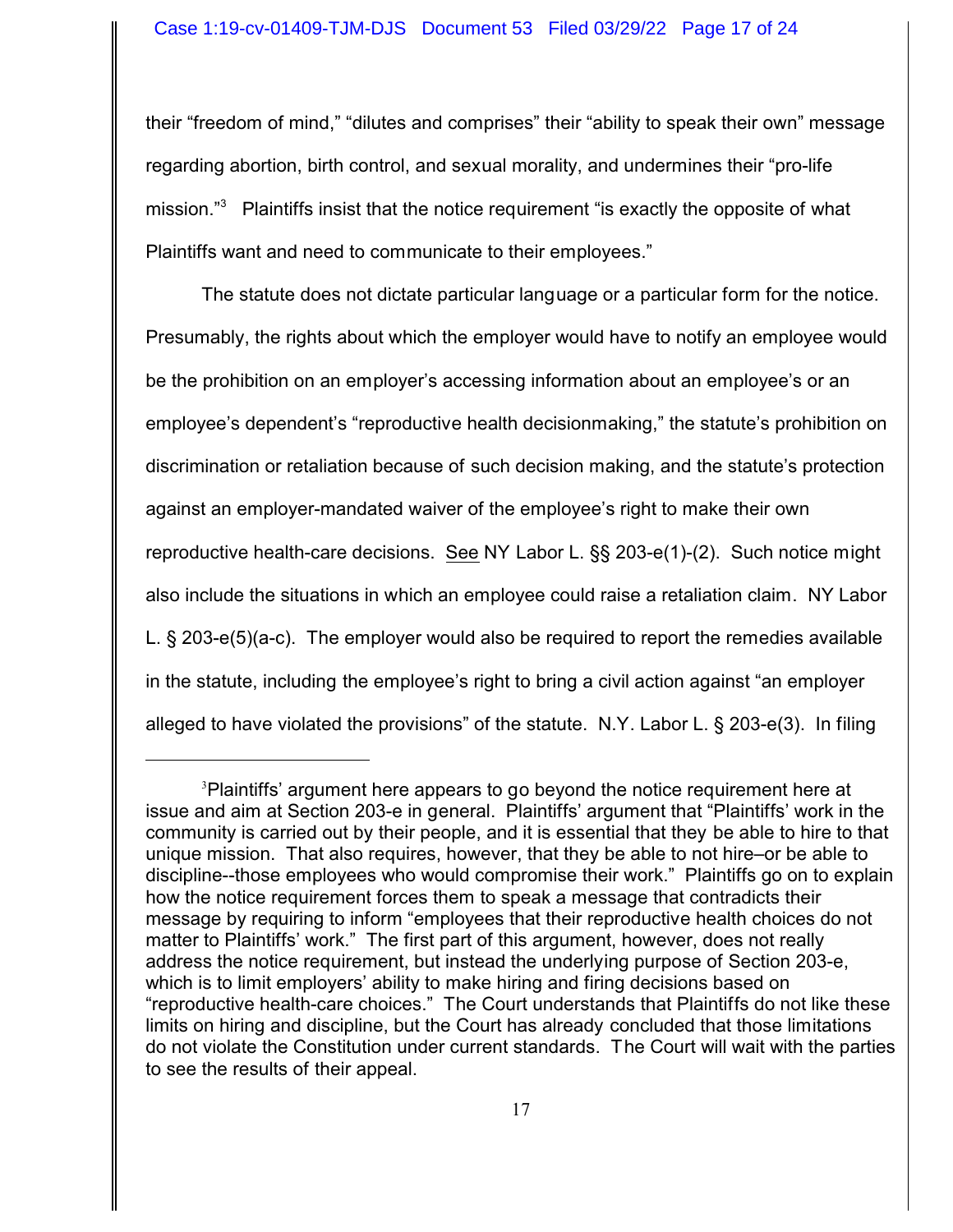such a lawsuit, an employee could obtain damages, including back pay, benefits, and attorneys fees and costs. N.Y. Labor L. § 203-e(3)(a). The employee could also obtain injunctive relief, reinstatement, and liquidated damages. N.Y. Labor L. § 203-e(3)(b-d).

Plaintiffs contend that their reason for being is to oppose abortion, contraception, and ideas of sexual morality that are contrary to their understanding of Christianity and the Holy Bible. They also share their faith in Jesus Christ. They assert that the speech they would be compelled to give here is contrary to those understandings. They contend that under Section 203-e they are required "to tell employees that they can obtain abortions without employment consequences[.]" Including such statements, they claim, will force them to "[tell] employees they can view abortion and other objectionable activities as permissible alternatives." Plaintiffs state that they would not make such statements to their employees without the statutory mandate.

Defendants argue that no compelled speech exists here because the only requirement in place is that Plaintiffs provide factual information about employees rights under the law. They note that the notice requirement applies to all employers, not just religious employers. The requirement, Defendants insist, is therefore not based on the content of the employer's speech. The notice required does not direct the Plaintiffs to offer any message about the acceptability of abortion or contraception, and certainly does not encourage the use of either. The notice provision also does not require employers to stop speaking their message in opposition to abortion, contraception, or sex outside marriage. Instead, the notice requirement merely requires employers to provide accurate and factual information about the existence of a law.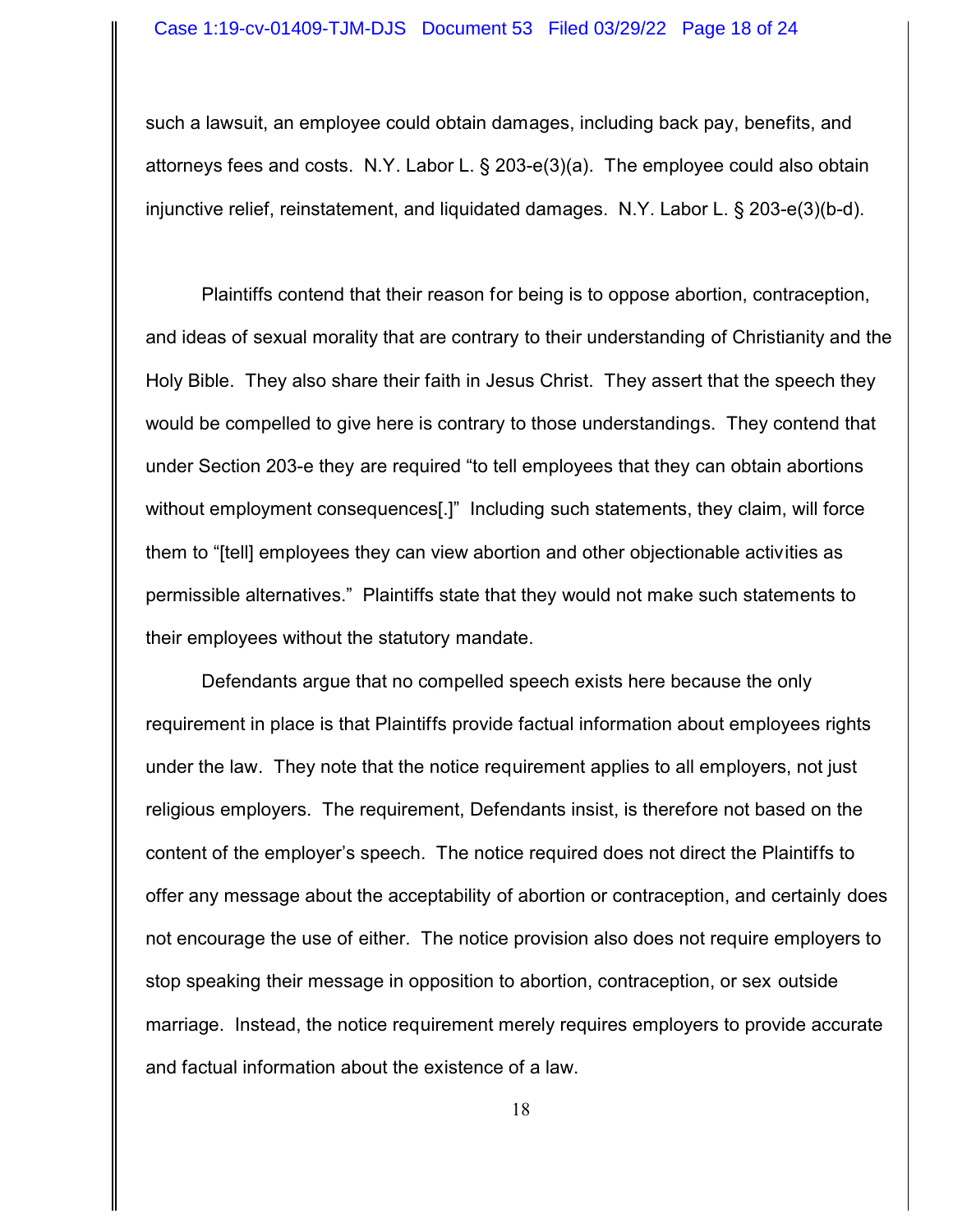The Court addressed this issue in its earlier decision, finding that:

The Supreme Court recently addressed a similar requirement to provide notice In National Institute of Family & Life Advocates, 138 S.Ct. 2361. There, the Court considered the level of scrutiny required when the State of California mandated that certain licensed medical facilities that provided "'family planning or pregnancyrelated services'" read a notice to patients that explained that "'California has public programs that provide immediate free or low-cost access to comprehensive family planning services (including all FDA-approved methods of contraception), prenatal care, and abortion for eligible women."Nat'l Inst., 138 S.Ct. at 2369 (quoting Cal. Health & Safety Code Ann. §§ 123471(a), 123472(a)(1)). The Court concluded that this notice requirement amounted to "a content-based regulation of speech" because it "compell[ed] individuals to speak a particular message" and thus "altered the content of [their] speech." Id. at 2371 (quoting Riley v. National Federal of Blind of N.C., Inc., 487 U.S. 781, 795 (1988)). The notice altered the Plaintiffs' speech because it "requir[ed] petitioners to inform women how they can obtain state-subsidized abortions . . . at the same time petitioners tr[ied] to dissuade women from choosing that option[.]" Id. The court below had applied a lower level of scrutiny because the communications between clinics and doctors amounted to "professional speech." Id. The Supreme Court examined the issue and concluded that "neither California nor the Ninth Circuit has identified a persuasive reason for treating professional speech as a unique category that is exempt from ordinary First Amendment principles." Id. at 2375. Rather than deciding whether there were situations where professional speech mandated a different level of scrutiny, the Court found the regulation invalid because the requirement could not "survive even intermediate scrutiny." Id.

The Court finds the situation here analogous. The notice directed by the statute is language that the Plaintiffs would otherwise not use, and they contend that the prohibitions on discrimination because of "reproductive decision making" undermines their message that the only choices that persons should make on such matters are to carry a child to term, not use birth control, and conduct their sexual lives according to the standards Plaintiffs claim the Bible sets out. While the language in Section 203-e's notice section does not mention abortion by name, does not suggest to anyone that abortion providers are available, and does not direct anyone to use birth control, the Court finds that the statute compels Defendants to use language they otherwise would not. The notice provision, therefore, is subject to strict scrutiny. No issue of professional speech applies here, which could raise an issue concerning some other level of scrutiny.

Dkt. # 27, at 45-47.

The time since the Court reached that conclusion, and the additional ev idence and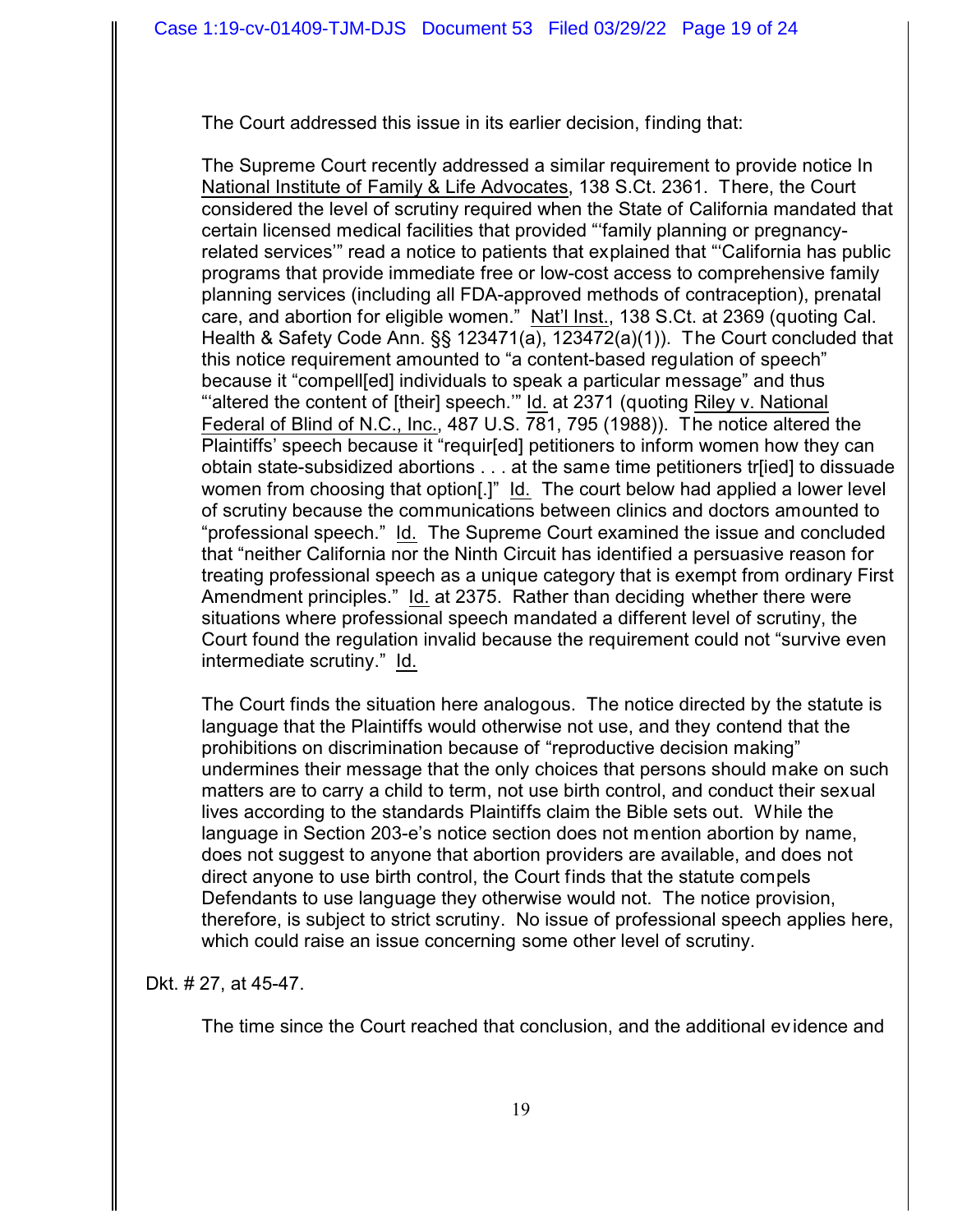argument that the Defendants provide, has not altered that view. The Court finds that Plaintiffs' handbooks, described above, represent Plaintiffs' statements to their employees about the rules that govern conduct in the workplace, the values of the organizations, and the religious perspective that guides the organizations' operations. Requiring that Plaintiffs also include in those handbooks a statement that the law protects employees who engage in behavior contrary to that promoted by the Plaintiffs would compel them to promote a message about conduct contrary to their religious perspective. The Court finds that compelling Plaintiffs to provide that message forces them to speak in ways contrary to their values. Moreover, having been provided the handbooks that Plaintiffs have created, the Court is convinced that any statement about women's right to autonomy about reproductive health decision-making is contrary to the message that Plaintiffs wish to promote about biblical values and sexuality. Such a situation requires strict scrutiny.<sup>4</sup>

<sup>4</sup>The Court is not persuaded, however, by Plaintiffs' argument that the situation here is analogous to that in New Hope Family Servs. v. Poole, 966 F.3d 145 (2d Cir. 2020). There, a Christian adoption agency opposed to adoptions by same sex couples alleged that the State of New York violated the First Amendment by "compelling it to say something it does not believe, *i.e.*, that adoption by unmarried or same-sex couples can be in the best interests of the child." Id. at 170. New York, the agency claimed, compelled speech by forcing the agency to say something that it did not believe, "that adoption by unmarried or same-sex couples would ever be in the best interests of a child." Id. at 171. The Court found that the agency had stated a claim partly on this basis, since the agency could not both speak its religious message and continue to offer services as an adoption agency under New York regulations. Plaintiff's claim here–that "Section 203-e's notice provision jeopardizes" Plaintiff's religious message "by imposing its own type of ultimatum–either dilute your pro-life witness by hiring and retaining active dissenters, or subject yourselves to potentially crippling private lawsuits, state enforcement actions, exorbitant damages awards, and criminal penalities" is an argument against the statute itself and not specifically against the notice provision. Plaintiffs could theorteically comply with the notice provision and continue to speak out against abortion and contraception. New Hope alleged that they could not continue to facilitate adoptions and comply with a regulation that required them to state that adoption by an unmarried or same-sex couple was in the best interest of the child.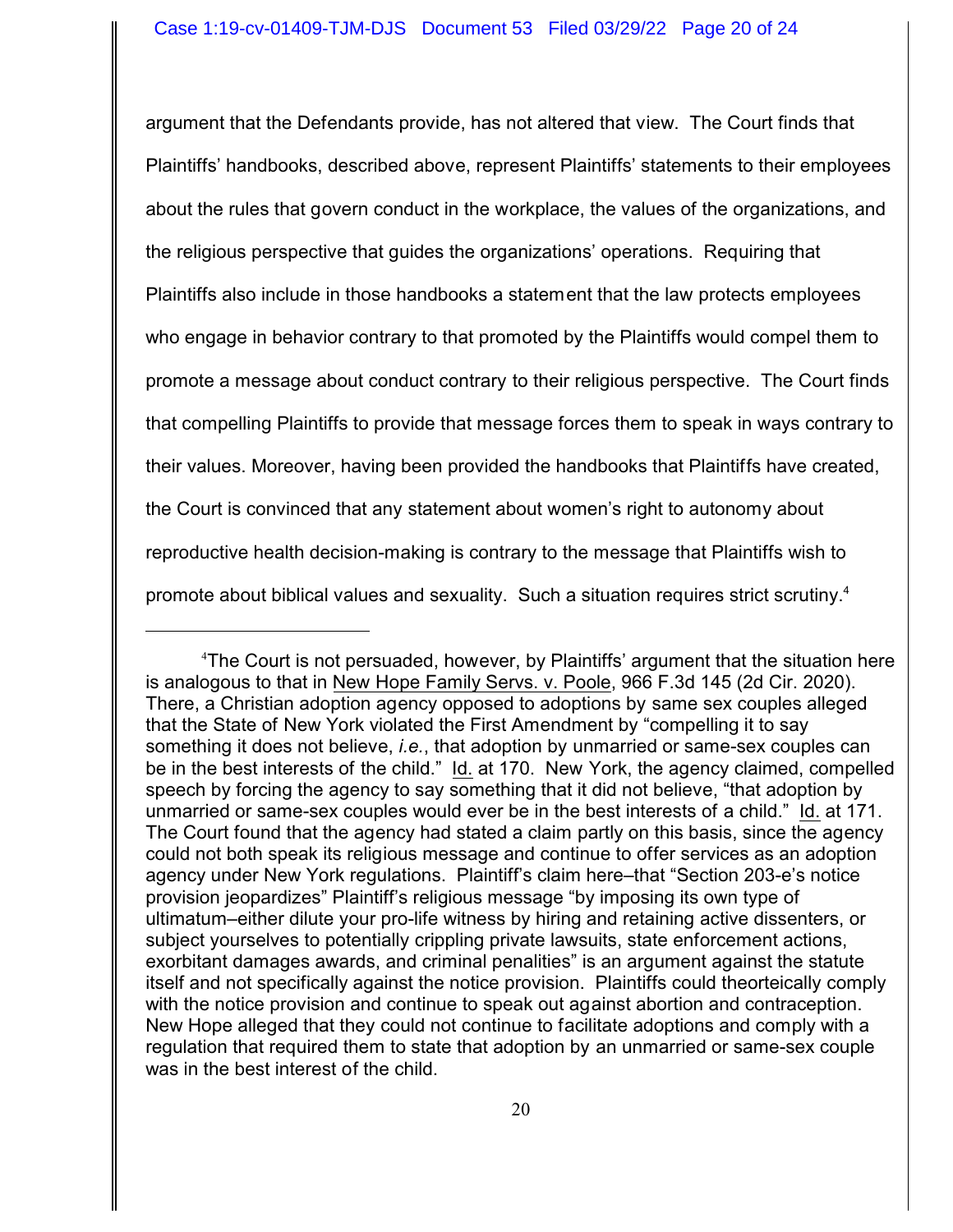# **D. Application of Strict Scrutiny**

In the Court's earlier decision, the Court concluded that, while the rights that the State sought to protect in Section 203-e were compelling state interests, since the right to privacy implicated in reproductive health care decisions are constitutional rights, as are the First Amendment rights raised by the Plaintiff. The Court relies on those findings here. The Court also found that the Plaintiffs had sufficiently alleged that the regulations were not narrowly tailored to achieve that compelling state interest and enjoined enforcement of that portion of the statute. The question now is whether Plaintiffs have evidence sufficient to support summary judgment on their claims that the notice provision is not narrowly tailored to achieve the State's compelling interest.<sup>5</sup>

"Under strict scrutiny, the challenged regulation 'must be narrowly tailored to promote a compelling Government interest.'" Evergreen Ass'n v. City of New York, 740 F.3d 233, 246 (2d Cir. 2014) (quoting United States v. Playboy Entm't Group, 529 U.S. 803, 813 (2000)). "The statute must use the least restrictive means to achieve its ends." Id. This standard "is exceptionally demanding." Burwell v. Hobby Lobby Stores, Inc., 573 U.S. 682, 728 (2014). "If a less restrictive alternative would serve the Government's purpose, the legislature must use that alternative." Playboy Entm't Group, 529 U.S. at

<sup>5</sup>Plaintiffs spend much of their briefing on this issue arguing that Defendants had no compelling interest in the regulation, in large part because, Defendants claim, the State could not point to any instances of discrimination on the basis of reproductive health decisionmaking before the passed the statute. The Court has already addressed that issue and relies on that discussion here. The Court notes that Defendants point out that Plaintiffs' opposition to Section 203-e could be read as a desire to make employment decision based on employees' reproductive health decisions. In any case, the Court notes that Section 203-e could be read to protect women who make reproductive health decisions of which the Plaintiffs approve, as well as ones which they oppose.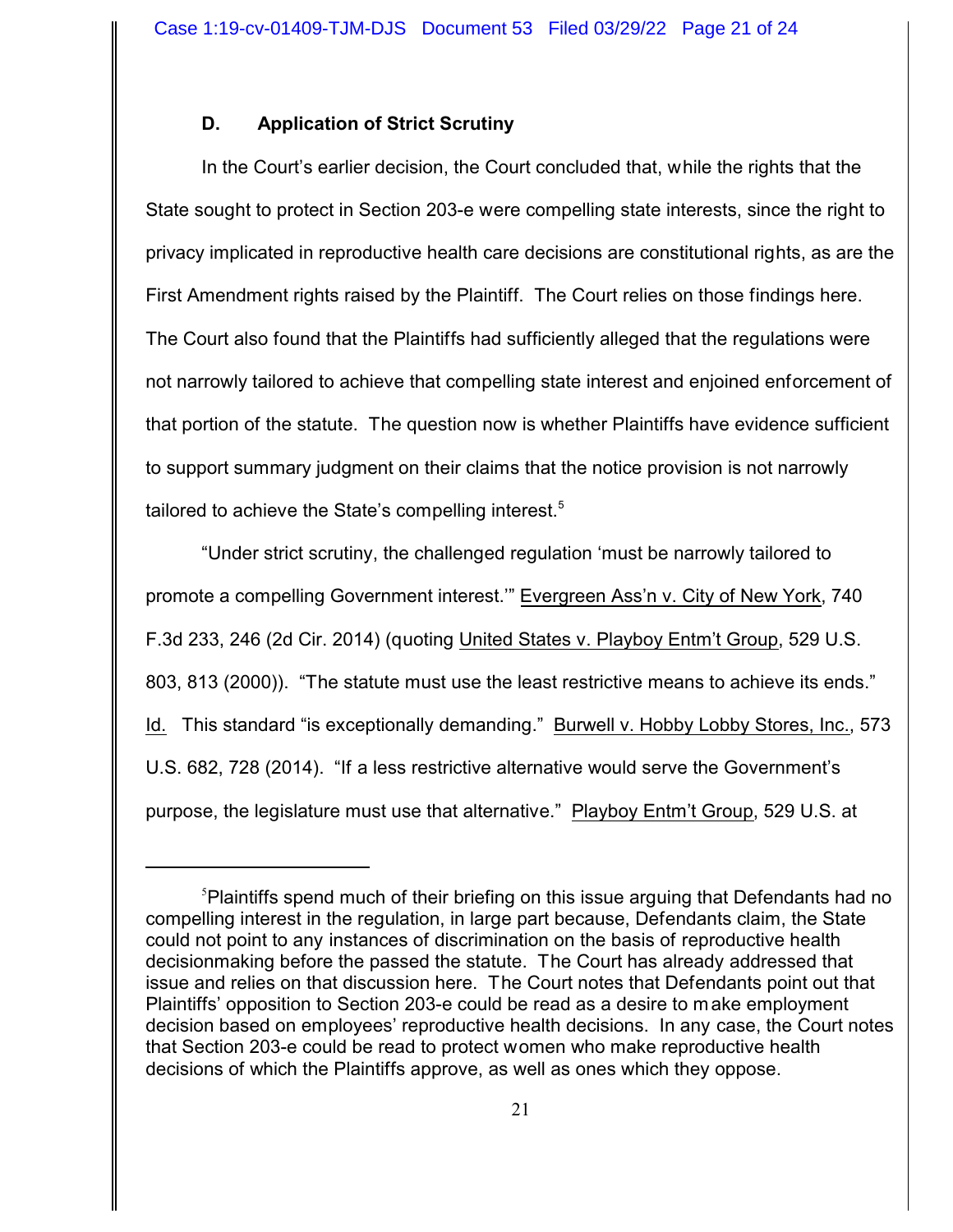813. The state bears the burden of showing that the regulation in question is "narrowly tailored" to meet a compelling interest. Green Party of Conn. v. Garfield, 616 F.3d 189, 210 (2d Cir. 2010).

Defendants contend that, since the notice provision does not prevent the Plaintiffs from promoting their anti-abortion message, the regulation does not restrict their speech and no more analysis is necessary. In any case, the regulation stands because employers can avoid the speech by not producing an employee handbook. Employers also do not have to make any pronouncements publicly about Section 203-e, since an employee handbook is not shared with the public.

Defendants point to McCann's declaration to argue that the notice provision is the least restrictive way to achieve the State's interest in informing employees of their rights. They argue that "the notice provision does not require employers to publicly post anything about § 203-e, thereby necessarily limiting access to the notice only to employees." No one besides an employee "sees or learns of information that relates to employee reproductive rights." Those limiting provisions ensure that no one outside the workplace can form an opinion that employers endorse the rights enshrined in Section 203-e. Those who seek services at Plaintiffs' centers will not be aware of these rights because they will not be posted publicly. They also argue that the notice requirement does not force an employer to take a position on the suitability of Section 203-e; the notice provision permits an employer to offer an opinion on abortion and contraception alongside that notice. Defendants also argue that the notice provision is not restrictive because an employer can avoid providing the notice altogether by deciding not to offer an employee handbook. Defendants argue that notice is necessary for employers that have handbooks because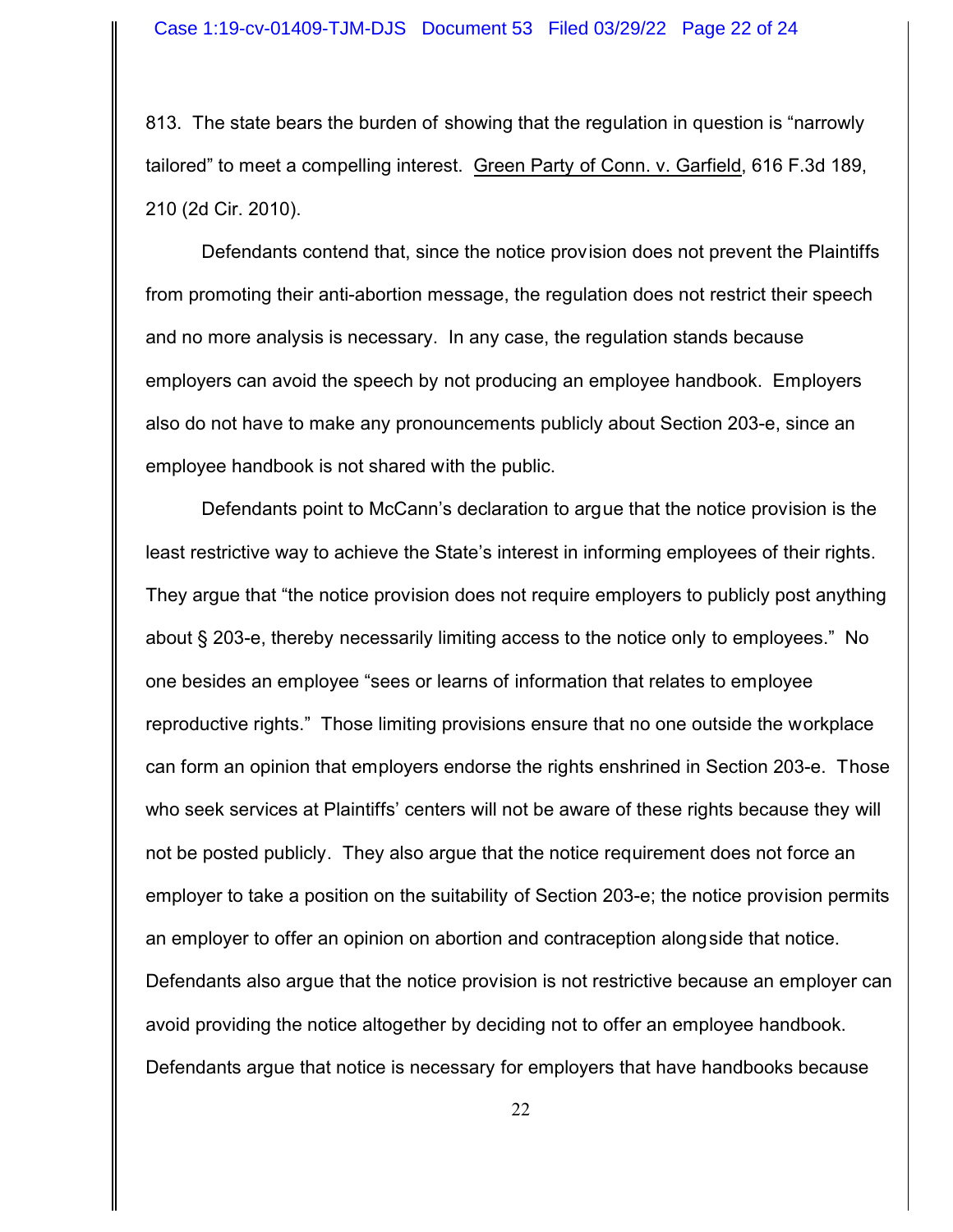employees would otherwise be misled about their rights.

Defendants' arguments and the evidence offered by McCann do not explain how the requirement that Plaintiffs include information about the protections to workers' rights offered in Section 203-e represents the least restrictive means available of providing workers with this information. McCann's evidence indicates that the Defendants have offered workers this information in a variety of other ways, including by advertising the provision generally, producing posters to be placed in workers' view at the job site, and in general statements of workers' rights provided by the Department itself. Doing so would not require the Plaintiffs to produce such speech themselves, or to include that speech in handbooks describing workers' rights and responsibilities produced under the employers' imprimatur. Further, while the Defendants are certainly correct that Plaintiffs can avoid the requirement that they provide notice by eschewing an employee handbook, the Court is unpersuaded that the Defendants can achieve their compelling purpose of informing workers of their rights under the statute by this method. If the only means that the Defendants offer for informing persons of the Section 203-e rights is through a statement in an employee handbook that need not be provided by an employer, Defendants have no way of ensuring that employees understand those rights.

For those reasons, the Court concludes that Defendants have not demonstrated that the notice requirement is the least restrictive means of achieving their compelling state interest. The Court therefore finds that Plaintiffs' must prevail on their First Amendment claim with respect to the notice provision. The Court relies on its earlier conclusions that Plaintiffs will suffer irreparable harm from the provision, that they lack an adequate remedy at law, that the equities balance in their favors, and the public interest